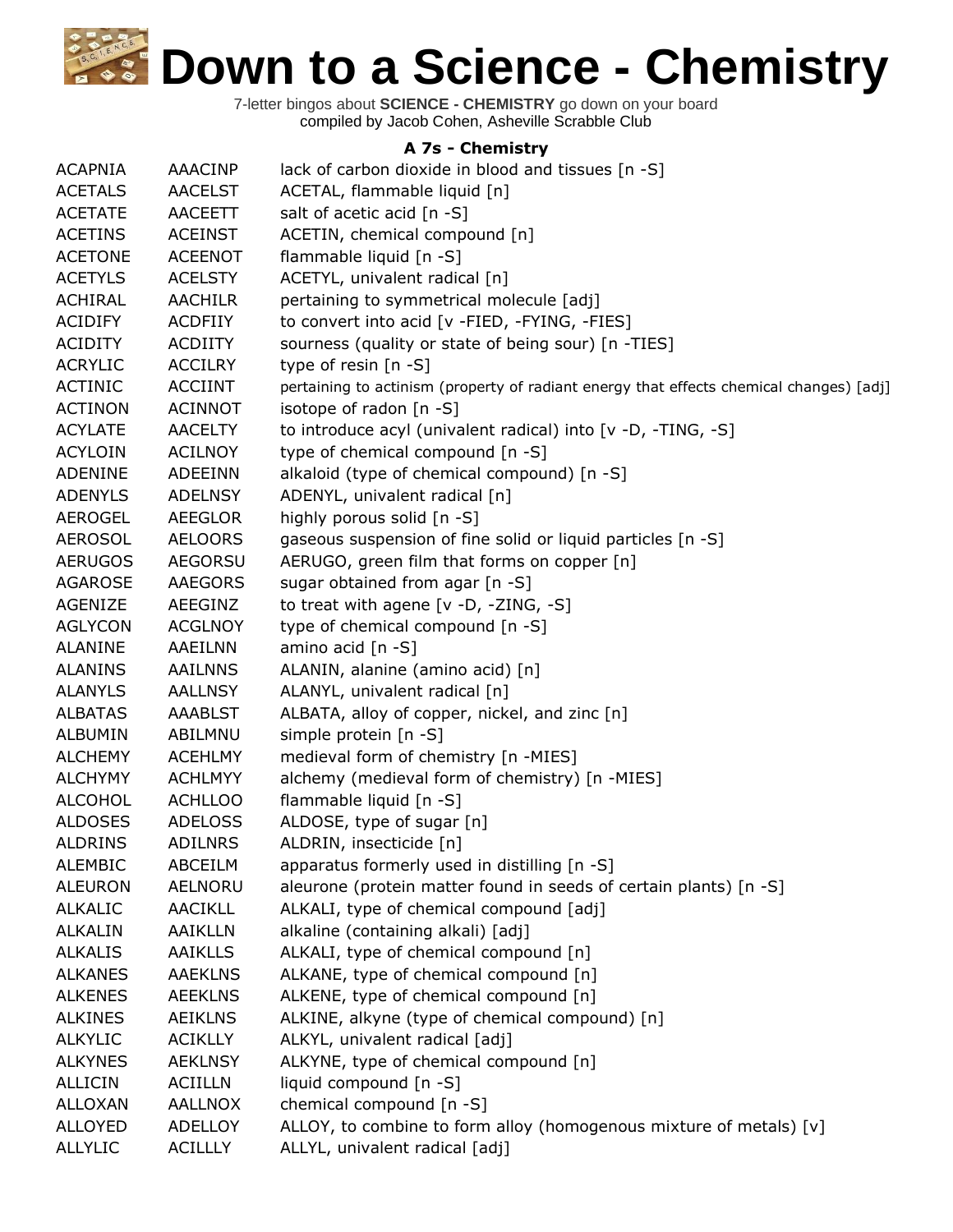| <b>ALNICOS</b> | <b>ACILNOS</b> | ALNICO, alloy containing aluminum, nickel, and cobalt [n]                     |
|----------------|----------------|-------------------------------------------------------------------------------|
| <b>ALPHYLS</b> | <b>AHLLPSY</b> | ALPHYL, univalent radical [n]                                                 |
| <b>ALUMINA</b> | AAILMNU        | oxide of aluminum [n -S]                                                      |
| <b>ALUMINE</b> | AEILMNU        | alumina (oxide of aluminum) [n -S]                                            |
| <b>ALUMINS</b> | <b>AILMNSU</b> | ALUMIN, alumina (oxide of aluminum) [n]                                       |
| AMALGAM        | AAAGLMM        | alloy of mercury with another metal [n -S]                                    |
| AMIDASE        | AADEIMS        | enzyme (complex protein) [n -S]                                               |
| AMIDINE        | ADEIIMN        | type of chemical compound [n -S]                                              |
| AMIDINS        | ADIIMNS        | AMIDIN, soluble matter of starch [n]                                          |
| AMIDOLS        | ADILMOS        | AMIDOL, chemical compound [n]                                                 |
| AMIDONE        | ADEIMNO        | chemical compound [n -S]                                                      |
| AMINITY        | AIIMNTY        | state of being amine (type of chemical compound) [n -TIES]                    |
| AMMINES        | AEIMMNS        | AMMINE, type of chemical compound [n]                                         |
| AMMONAL        | <b>AALMMNO</b> | powerful explosive [n -S]                                                     |
| <b>AMMONIA</b> | AAIMMNO        | pungent gas [n -S]                                                            |
| AMMONIC        | <b>ACIMMNO</b> | pertaining to ammonia (pungent gas) [adj]                                     |
| AMYLASE        | <b>AAELMSY</b> | enzyme (complex protein) [n -S]                                               |
| <b>AMYLENE</b> | <b>AEELMNY</b> | flammable liquid [n -S]                                                       |
| AMYLUMS        | <b>ALMMSUY</b> | AMYLUM, starch (solid carbohydrate) [n]                                       |
| ANALYTE        | <b>AAELNTY</b> | substance being analyzed [n -S]                                               |
| ANETHOL        | <b>AEHLNOT</b> | anethole (chemical compound) [n -S]                                           |
| ANILINE        | AEIILNN        | chemical compound [n -S]                                                      |
| ANILINS        | AIILNNS        | ANILIN, aniline (chemical compound) [n]                                       |
| ANIONIC        | ACIINNO        | ANION, negatively charged ion [adj]                                           |
| ANISOLE        | <b>AEILNOS</b> | chemical compound [n -S]                                                      |
| ANODISE        | ADEINOS        | to anodize (to coat with protective film by chemical means) [v -D, -SING, -S] |
| ANODIZE        | ADEINOZ        | to coat with protective film by chemical means [v -D, -ZING, -S               |
| <b>ANOLYTE</b> | <b>AELNOTY</b> | part of electricity-conducted solution nearest anode [n -S]                   |
| ANTACID        | <b>AACDINT</b> | substance that neutralizes acid [n -S]                                        |
| APROTIC        | <b>ACIOPRT</b> | being type of solvent [adj]                                                   |
| <b>APYRASE</b> | <b>AAEPRSY</b> | enzyme (complex protein) [n -S]                                               |
| <b>ARAMIDS</b> | AADIMRS        | ARAMID, type of chemical compound [n]                                         |
| ARGENTS        | <b>AEGNRST</b> | ARGENT, silver [n]                                                            |
| <b>ARSENIC</b> | <b>ACEINRS</b> | metallic element [n -S]                                                       |
| <b>ARSINES</b> | <b>AEINRSS</b> | ARSINE, poisonous gas [n]                                                     |
| <b>ATACTIC</b> | AACCITT        | showing no regularity of structure [adj]                                      |
| <b>ATOMICS</b> | <b>ACIMOST</b> | science dealing with atoms [n]                                                |
| <b>ATOMISE</b> | <b>AEIMOST</b> | to atomize (to reduce to fine spray) [v -D, -SING, -S]                        |
| <b>ATOMIZE</b> | <b>AEIMOTZ</b> | to reduce to fine spray [v -D, -ZING, -S]                                     |
| <b>ATROPIN</b> | <b>AINOPRT</b> | atropine (poisonous alkaloid) [n -S]                                          |
| <b>AUREATE</b> | AAEERTU        | golden (of color of gold) [adj]                                               |
| AVIDINS        | ADIINSV        | AVIDIN, protein found in egg white [n]                                        |
| <b>AZOTISE</b> | AEIOSTZ        | to azotize (to treat with nitrogen) [v -D, -SING, -S]                         |
| <b>AZOTIZE</b> | AEIOTZZ        | to treat with nitrogen [v -D, -ZING, -S]                                      |
|                |                | <b>B 7s - Chemistry</b>                                                       |
| <b>BABBITT</b> | ABBBITT        | to line with babbitt (alloy of tin, copper, and antimony) [v -ED, -ING, -S]   |
| <b>BALSAMS</b> | <b>AABLMSS</b> | BALSAM, to anoint with balsam (aromatic, resinous substance) [v]              |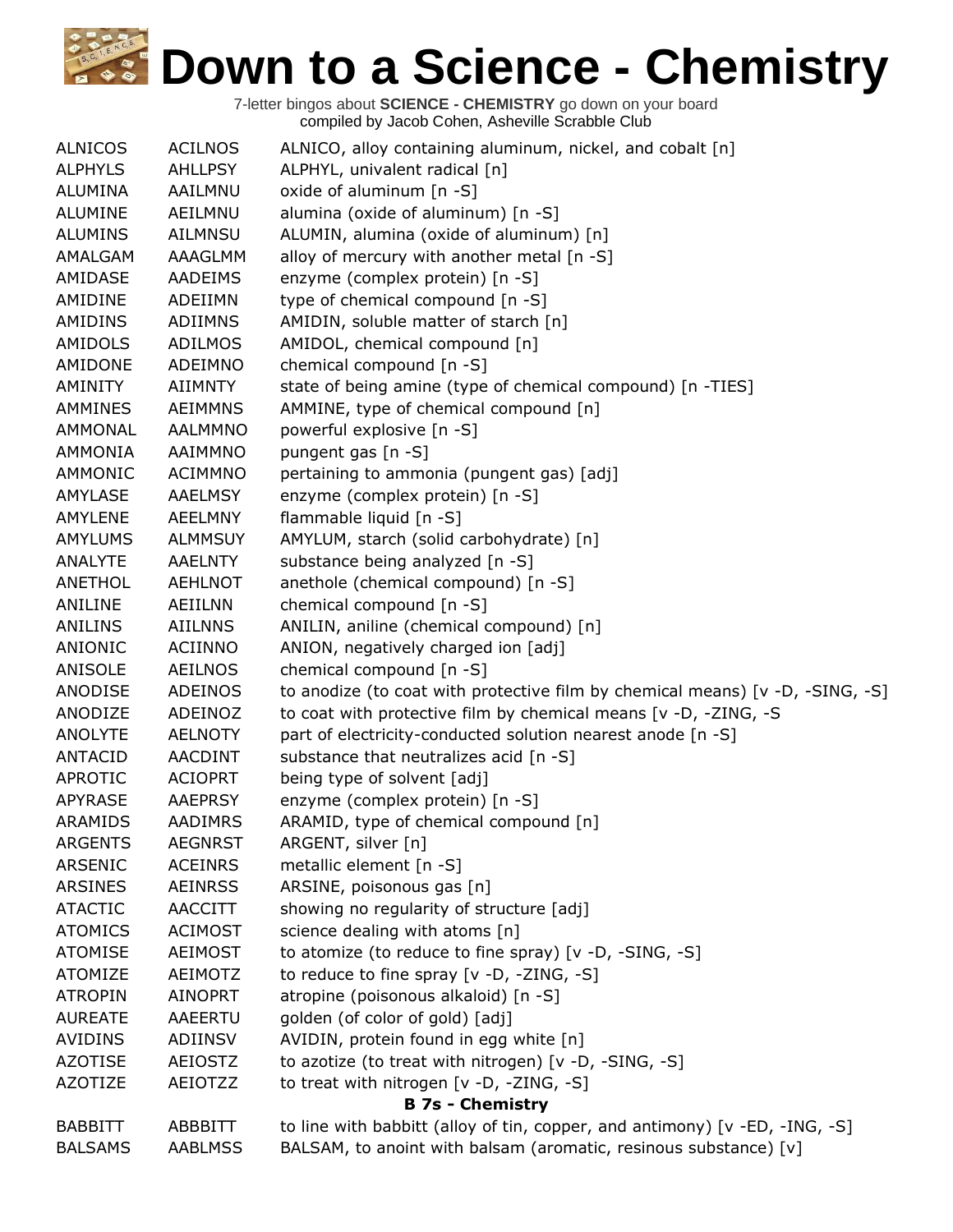| <b>BARILLA</b>  | AABILLR        | chemical compound $[n - S]$                              |
|-----------------|----------------|----------------------------------------------------------|
| <b>BARIUMS</b>  | ABIMRSU        | BARIUM, metallic element [n]                             |
| <b>BARYTAS</b>  | <b>AABRSTY</b> | BARYTA, compound of barium [n]                           |
| <b>BARYTIC</b>  | <b>ABCIRTY</b> | BARYTA, compound of barium [adj]                         |
| <b>BEDRUGS</b>  | <b>BDEGRSU</b> | BEDRUG, to make sleepy [v]                               |
| <b>BENNIES</b>  | <b>BEEINNS</b> | BENNY, amphetamine tablet [n]                            |
| <b>BENOMYL</b>  | <b>BELMNOY</b> | chemical compound [n -S]                                 |
| <b>BENZENE</b>  | <b>BEEENNZ</b> | volatile liquid [n -S]                                   |
| <b>BENZINE</b>  | <b>BEEINNZ</b> | volatile liquid [n -S]                                   |
| <b>BENZINS</b>  | <b>BEINNSZ</b> | BENZIN, benzine (volatile liquid) [n]                    |
| <b>BENZOIC</b>  | <b>BCEINOZ</b> | BEZOIN, gum resin [adj]                                  |
| <b>BENZOIN</b>  | <b>BEINNOZ</b> | gum resin [n -S]                                         |
| <b>BENZOLE</b>  | <b>BEELNOZ</b> | benzol (benzene (volatile liquid)) [n -S]                |
| <b>BENZOLS</b>  | <b>BELNOSZ</b> | BENZOL, benzene (volatile liquid) [n]                    |
| <b>BENZOYL</b>  | <b>BELNOYZ</b> | univalent chemical radical [n -S]                        |
| <b>BENZYLS</b>  | <b>BELNSYZ</b> | BENZYL, univalent chemical radical [n]                   |
| <b>BETAINE</b>  | ABEEINT        | alkaloid (type of chemical compound) [n -S]              |
| <b>BIBASIC</b>  | <b>ABBCIIS</b> | dibasic (having two replaceable hydrogen atoms) [adj]    |
| <b>BICARBS</b>  | <b>ABBCIRS</b> | BICARB, sodium bicarbonate [n]                           |
| <b>BILAYER</b>  | ABEILRY        | film with two molecular layers $[n - S]$                 |
| <b>BILLONS</b>  | <b>BILLNOS</b> | BILLON, alloy of silver and copper [n]                   |
| <b>BIMETAL</b>  | ABEILMT        | something composed of two metals [n -S]                  |
| <b>BIOCIDE</b>  | <b>BCDEIIO</b> | substance destructive to living organisms [n -S]         |
| <b>BIOFUEL</b>  | <b>BEFILOU</b> | fuel composed of biological raw materials [n -S]         |
| <b>BIOGENS</b>  | <b>BEGINOS</b> | BIOGEN, hypothetical protein molecule [n]                |
| <b>BIOTINS</b>  | <b>BIINOST</b> | BIOTIN, B vitamin [n]                                    |
| <b>BISMUTH</b>  | <b>BHIMSTU</b> | metallic element [n -S]                                  |
| <b>BIVINYL</b>  | <b>BIILNVY</b> | flammable gas used in making synthetic rubber [n -S]     |
| <b>BOFFINS</b>  | <b>BFFINOS</b> | BOFFIN, scientific expert [n]                            |
| <b>BOFFINY</b>  | <b>BFFINOY</b> | BOFFIN, scientific expert [adj]                          |
| <b>BOHRIUM</b>  | <b>BHIMORU</b> | radioactive element [n -S]                               |
| <b>BOILING</b>  | <b>BGIILNO</b> | BOIL, to vaporize liquid [v]                             |
| <b>BOILOFF</b>  | <b>BFFILOO</b> | vaporization of liquid [n -S]                            |
| <b>BOLUSES</b>  | <b>BELOSSU</b> | BOLUS, large pill [n]                                    |
| <b>BORACES</b>  | <b>ABCEORS</b> | BORAX, white crystalline compound [n]                    |
| <b>BORACIC</b>  | <b>ABCCIOR</b> | boric (pertaining to boron (nonmetallic element)) [adj]  |
| <b>BORANES</b>  | <b>ABENORS</b> | BORANE, chemical compound [n]                            |
| <b>BORATED</b>  | <b>ABDEORT</b> | BORATE, to mix with borax or boric acid [v]              |
| <b>BORATES</b>  | <b>ABEORST</b> | BORATE, to mix with borax or boric acid [v]              |
| <b>BORAXES</b>  | <b>ABEORSX</b> | BORAX, white crystalline compound [n]                    |
| <b>BORAZON</b>  | ABNOORZ        | hard form of boron nitride [n -S]                        |
| <b>BORIDES</b>  | <b>BDEIORS</b> | BORIDE, boron compound [n]                               |
| <b>BORNEOL</b>  | <b>BELNOOR</b> | alcohol (flammable liquid) [n -S]                        |
| <b>BORONIC</b>  | <b>BCINOOR</b> | BORON, nonmetallic element [adj]                         |
| <b>BRASILIN</b> | ABIILNRS       | brazilin (chemical compound) [n -S]                      |
| <b>BRASSED</b>  | <b>ABDERSS</b> | BRASS, to coat with brass (alloy of copper and zinc) [v] |
| <b>BRASSES</b>  | <b>ABERSSS</b> | BRASS, to coat with brass (alloy of copper and zinc) [v] |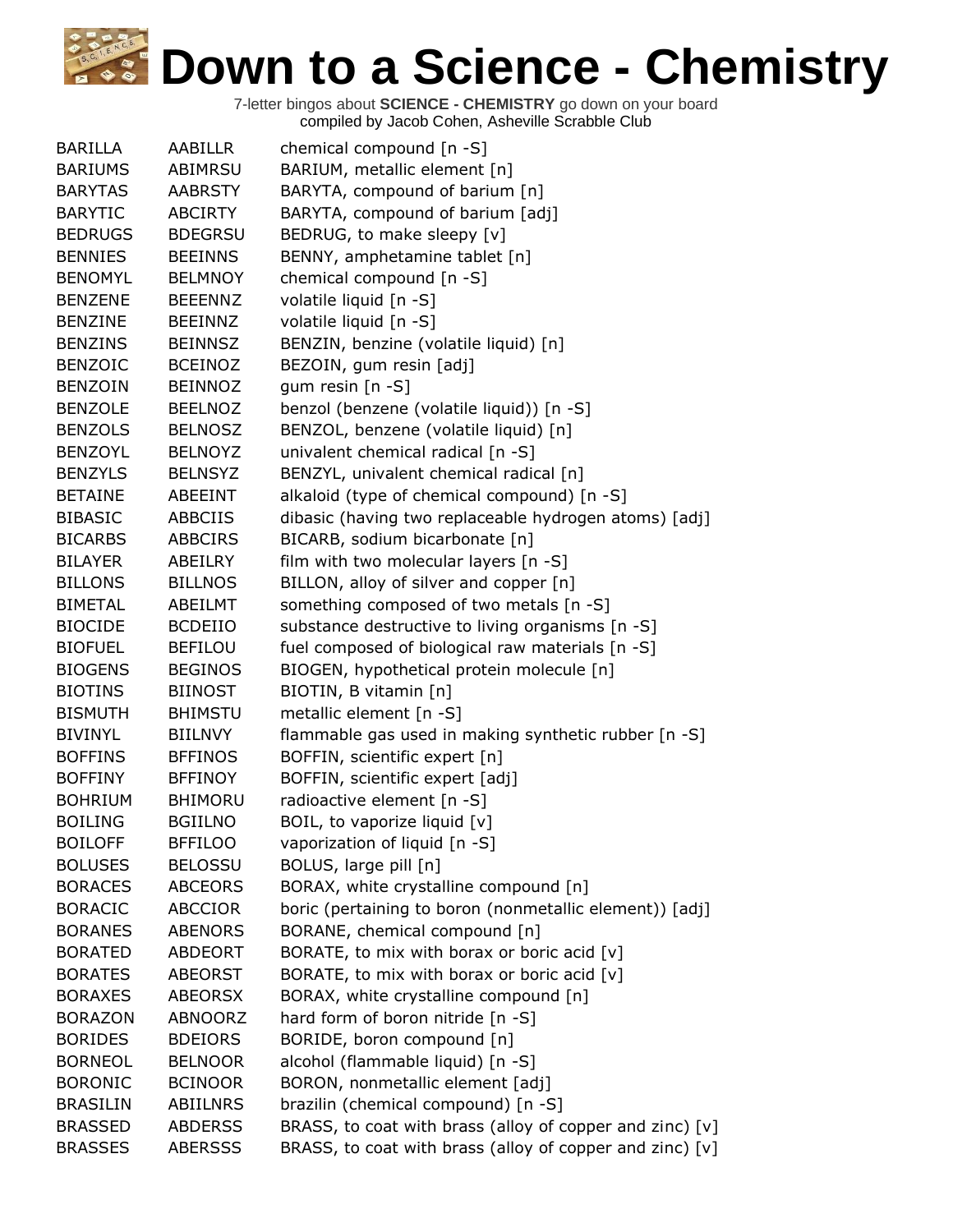| <b>BROMALS</b> | <b>ABLMORS</b> | BROMAL, medicinal liquid [n]                         |
|----------------|----------------|------------------------------------------------------|
| <b>BROMATE</b> | <b>ABEMORT</b> | to combine with bromine [v -D, -TING, -S]            |
| <b>BROMIDE</b> | <b>BDEIMOR</b> | bromine compound [n -S]                              |
| <b>BROMIDS</b> | <b>BDIMORS</b> | BROMID, bromide (bromine compound) [n]               |
| <b>BROMINE</b> | <b>BEIMNOR</b> | volatile liquid element [n -S]                       |
| <b>BROMINS</b> | <b>BIMNORS</b> | BROMIN, bromine (volatile liquid element) [n]        |
| <b>BROMIZE</b> | <b>BEIMORZ</b> | to treat with bromine or bromide [v -D, -ZING, -S]   |
| <b>BRUCINE</b> | <b>BCEINRU</b> | poisonous alkaloid [n -S]                            |
| <b>BRUCINS</b> | <b>BCINRSU</b> | BRUCIN, brucine (poisonous alkaloid) [n]             |
| <b>BRUCITE</b> | <b>BCEIRTU</b> | form of magnesium hydroxide [n -S]                   |
| <b>BUTANES</b> | <b>ABENSTU</b> | BUTANE, flammable gas [n]                            |
| <b>BUTANOL</b> | <b>ABLNOTU</b> | flammable alcohol [n -S]                             |
| <b>BUTENES</b> | <b>BEENSTU</b> | BUTENE, butylene (gaseous hydrocarbon) [n]           |
| <b>BUTYRAL</b> | <b>ABLRTUY</b> | chemical compound [n -S]                             |
| <b>BUTYRIN</b> | <b>BINRTUY</b> | chemical compound [n -S]                             |
| <b>BUTYRYL</b> | <b>BLRTUYY</b> | radical of butyric acid [n -S]                       |
|                |                | C 7s - Chemistry                                     |
| <b>CACHOUS</b> | <b>ACCHOSU</b> | CACHOU, catechu (resin used in tanning) [n]          |
| CACODYL        | <b>ACCDLOY</b> | poisonous liquid [n -S]                              |
| CADMIUM        | ACDIMMU        | metallic element [n -S]                              |
| <b>CAESIUM</b> | <b>ACEIMSU</b> | cesium (metallic element) [n -S]                     |
| <b>CAFFEIN</b> | <b>ACEFFIN</b> | caffeine (bitter alkaloid used as stimulant) [n -S]  |
| <b>CALCIUM</b> | <b>ACCILMU</b> | metallic element [n -S]                              |
| <b>CALOMEL</b> | <b>ACELLMO</b> | chemical compound used as purgative [n -S]           |
| <b>CAMPHOL</b> | <b>ACHLMOP</b> | borneol (alcohol (flammable liquid)) [n -S]          |
| <b>CAMPHOR</b> | <b>ACHMOPR</b> | volatile compound [n -S]                             |
| <b>CAPTANS</b> | <b>AACNPST</b> | CAPTAN, fungicide [n]                                |
| CARBIDE        | ABCDEIR        | carbon compound [n -S]                               |
| <b>CARBONS</b> | <b>ABCNORS</b> | CARBON, nonmetallic element [n]                      |
| <b>CASEASE</b> | <b>AACEESS</b> | enzyme (complex protein) [n -S]                      |
| <b>CASEINS</b> | <b>ACEINSS</b> | CASEIN, milk protein [n]                             |
| <b>CASEOSE</b> | <b>ACEEOSS</b> | proteose (water-soluble protein) [n -S]              |
| <b>CASHOOS</b> | <b>ACHOOSS</b> | CASHOO, catechu (resin used in tanning) [n]          |
| <b>CATECHU</b> | <b>ACCEHTU</b> | resin used in tanning [n -S]                         |
| <b>CATHODE</b> | ACDEHOT        | negatively charged electrode [n -S]                  |
| <b>CATIONS</b> | <b>ACINOST</b> | CATION, positively charged ion [n]                   |
| <b>CAUSTIC</b> | <b>ACCISTU</b> | corrosive substance [n -S]                           |
| <b>CERAMAL</b> | <b>AACELMR</b> | heat-resistant alloy [n -S]                          |
| <b>CERATIN</b> | <b>ACEINRT</b> | keratin (fibrous protein) [n -S]                     |
| <b>CERIUMS</b> | <b>CEIMRSU</b> | CERIUM, metallic element [n]                         |
| <b>CERMETS</b> | <b>CEEMRST</b> | CERMET, ceramal (heat-resistant alloy) [n]           |
| <b>CERUSES</b> | <b>CEERSSU</b> | CERUSE, lead compound [n]                            |
| <b>CESIUMS</b> | <b>CEIMSSU</b> | CESIUM, metallic element [n]                         |
| <b>CHELATE</b> | <b>ACEEHLT</b> | to combine metal ion with compound [v -D, -TING, -S] |
| <b>CHEMICS</b> | <b>CCEHIMS</b> | CHEMIC, chemist (one versed in chemistry) [n]        |
| <b>CHEMISM</b> | <b>CEHIMMS</b> | chemical attraction [n -S]                           |
| <b>CHEMIST</b> | <b>CEHIMST</b> | one versed in chemistry [n -S]                       |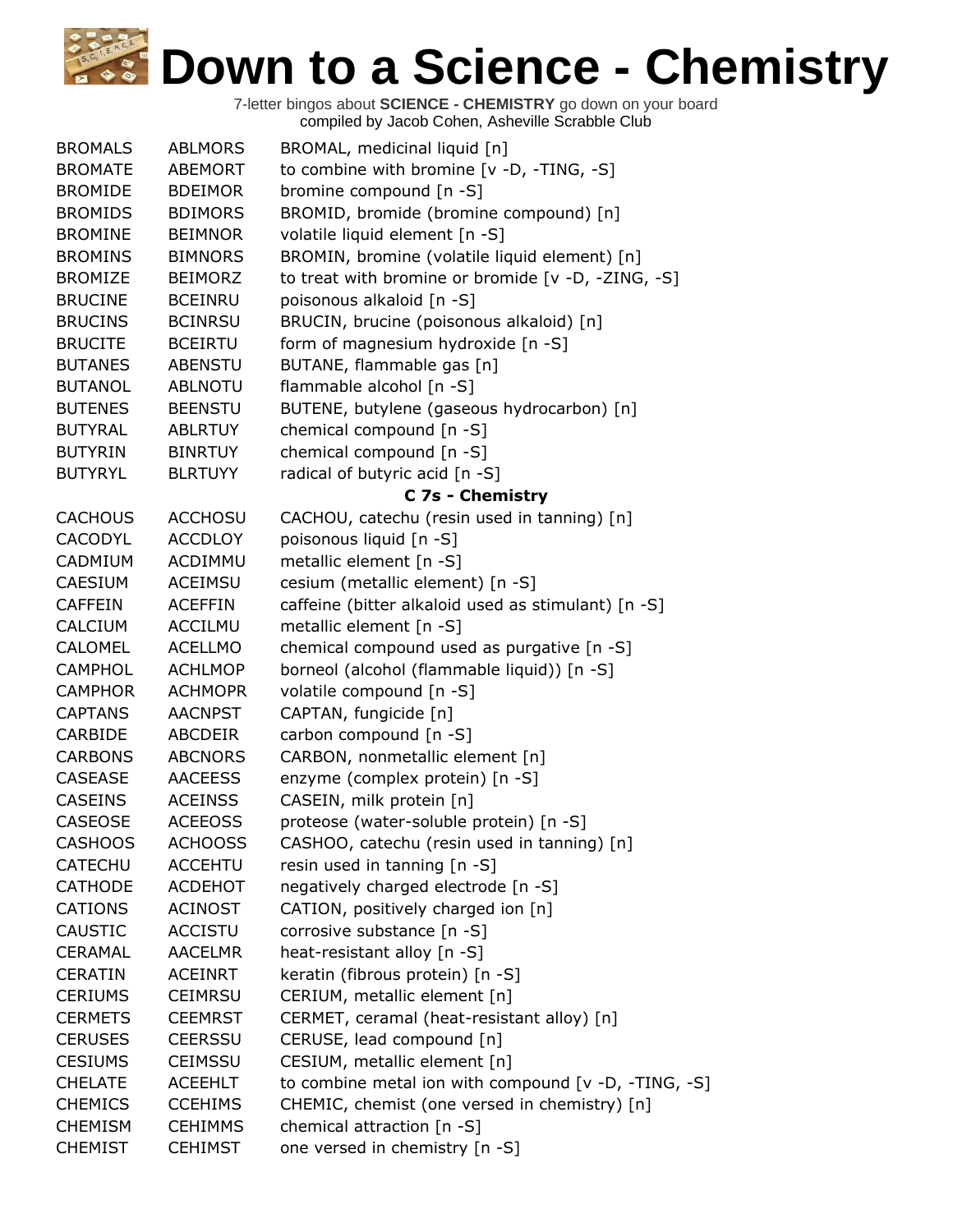| <b>CHINONE</b> | <b>CEHINNO</b> | quinone (chemical compound) [n -S]                                             |
|----------------|----------------|--------------------------------------------------------------------------------|
| CHLORAL        | <b>ACHLLOR</b> | chemical compound [n -S]                                                       |
| <b>CHLORIC</b> | <b>CCHILOR</b> | pertaining to chlorine (gaseous element) [adj]                                 |
| <b>CHLORID</b> | <b>CDHILOR</b> | chloride (chlorine compound) [n -S]                                            |
| <b>CHLORIN</b> | <b>CHILNOR</b> | chlorine (gaseous element) [n -S]                                              |
| <b>CHOLATE</b> | <b>ACEHLOT</b> | chemical salt [n -S]                                                           |
| <b>CHROMED</b> | <b>CDEHMOR</b> | CHROME, to plate with chromium [v]                                             |
| <b>CHROMES</b> | <b>CEHMORS</b> | CHROME, to plate with chromium [v]                                             |
| <b>CHROMIC</b> | <b>CCHIMOR</b> | pertaining to chromium (metallic element) [adj]                                |
| <b>CHROMYL</b> | <b>CHLMORY</b> | bivalent radical [n -S]                                                        |
| <b>CHYMICS</b> | <b>CCHIMSY</b> | CHYMIC, chemic (chemist (one versed in chemistry)) [n]                         |
| <b>CHYMIST</b> | <b>CHIMSTY</b> | chemist (one versed in chemistry) [n -S]                                       |
| <b>CINEOLE</b> | <b>CEEILNO</b> | cineol (liquid used as antiseptic) [n -S]                                      |
| <b>CINEOLS</b> | <b>CEILNOS</b> | CINEOL, liquid used as antiseptic [n]                                          |
| <b>CINERIN</b> | <b>CEIINNR</b> | compound used in insecticides [n -S]                                           |
| <b>CITRATE</b> | <b>ACEIRTT</b> | salt of citric acid [n -S]                                                     |
| <b>CITRINS</b> | <b>CIINRST</b> | CITRIN, citric vitamin [n]                                                     |
| <b>COALIFY</b> | <b>ACFILOY</b> | to convert into coal [v -FIED, -ING, -FIES]                                    |
| <b>COBALTS</b> | <b>ABCLOST</b> | COBALT, metallic element [n]                                                   |
| COCAINE        | <b>ACCEINO</b> | narcotic alkaloid [n -S]                                                       |
| <b>COCAINS</b> | <b>ACCINOS</b> | COCAIN, cocaine (narcotic alkaloid) [n]                                        |
| <b>CODEIAS</b> | <b>ACDEIOS</b> | CODEIA, codeine (narcotic alkaloid) [n]                                        |
| CODEINA        | <b>ACDEINO</b> | codeine (narcotic alkaloid) [n -S]                                             |
| <b>CODEINE</b> | <b>CDEEINO</b> | narcotic alkaloid [n -S]                                                       |
| <b>CODEINS</b> | <b>CDEINOS</b> | CODEIN, codeine (narcotic alkaloid) [n]                                        |
| <b>COESITE</b> | <b>CEEIOST</b> | type of silica (type of silicon (nonmetallic element) [n -S]                   |
| <b>COKINGS</b> | <b>CGIKNOS</b> | COKING, process of converting coal into coke (carbon fuel) [n]                 |
| <b>COLICIN</b> | <b>CCIILNO</b> | antibacterial substance [n -S]                                                 |
| COLLOID        | <b>CDILLOO</b> | type of chemical suspension [n -S]                                             |
| <b>COMBUST</b> | <b>BCMOSTU</b> | to burn $[v - ED, -ING, -S]$                                                   |
| CONIINE        | <b>CEIINNO</b> | poisonous alkaloid [n -S]                                                      |
| <b>CONINES</b> | <b>CEINNOS</b> | CONINE, coniine (poisonous alkaloid) [n]                                       |
| <b>COPAIBA</b> | <b>AABCIOP</b> | resin (viscous substance obtained from certain plants) [n -S]                  |
| <b>COPPERS</b> | <b>CEOPPRS</b> | COPPER, to cover with copper (metallic element) [v]                            |
| <b>COPPERY</b> | <b>CEOPPRY</b> | resembling copper [adj -RIER, -RIEST]                                          |
| <b>CREATIN</b> | <b>ACEINRT</b> | creatine (chemical compound) [n -S]                                            |
| <b>CREMATE</b> | <b>ACEEMRT</b> | to reduce to ashes by burning [v]                                              |
| <b>CREOSOL</b> | <b>CELOORS</b> | chemical compound [n -S]                                                       |
| <b>CRESOLS</b> | <b>CELORSS</b> | CRESOL, chemical disinfectant [n]                                              |
| <b>CRESYLS</b> | <b>CELRSSY</b> | CRESYL, tolyl (univalent chemical radical) [n]                                 |
| <b>CRYOGEN</b> | <b>CEGNORY</b> | substance for producing low temperatures [n -S]                                |
| <b>CUMARIN</b> | <b>ACIMNRU</b> | coumarin (chemical compound) [n -S]                                            |
| <b>CUPELED</b> | <b>CDEELPU</b> | CUPEL, to refine gold or silver in cuplike vessel [v]                          |
| <b>CUPELER</b> | <b>CEELPRU</b> | cupeller (one that cupels (to refine gold or silver in cuplike vessel)) [n -S] |
| <b>CUPROUS</b> | <b>COPRSUU</b> | containing copper [adj]                                                        |
| <b>CUPRUMS</b> | <b>CMPRSUU</b> | CUPRUM, copper [n]                                                             |
| <b>CURARAS</b> | <b>AACRRSU</b> | CURARA, curare (arrow poison) [n]                                              |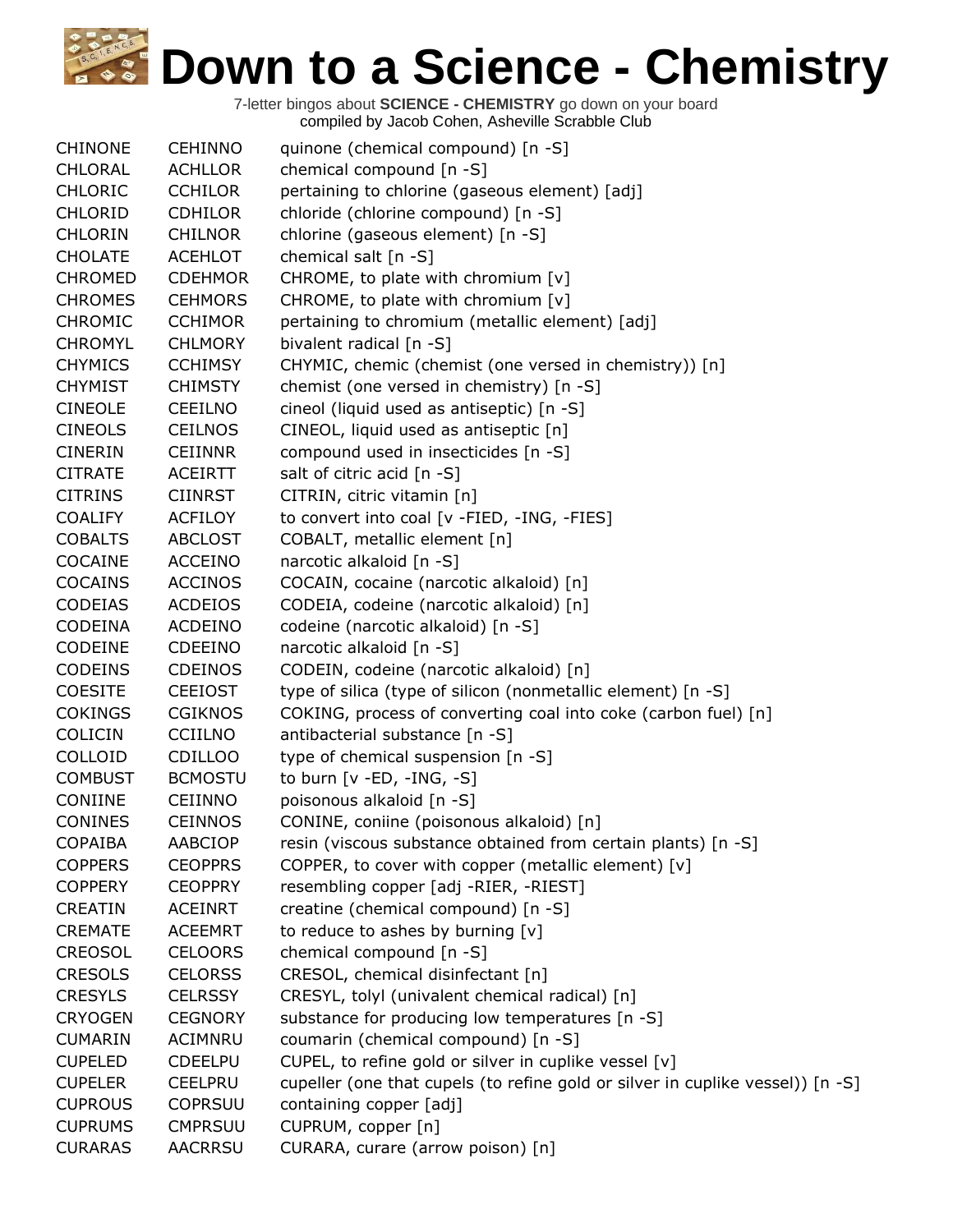| <b>CURARES</b> | <b>ACERRSU</b> | CURARE, arrow poison [n]                                                                                                   |
|----------------|----------------|----------------------------------------------------------------------------------------------------------------------------|
| <b>CURARIS</b> | ACIRRSU        | CURARI, curare (arrow poison) [n]                                                                                          |
| <b>CURIUMS</b> | <b>CIMRSUU</b> | CURIUM, radioactive element [n]                                                                                            |
| <b>CUTCHES</b> | <b>CCEHSTU</b> | CUTCH, catechu (resin used in tanning) [n]                                                                                 |
| <b>CYANATE</b> | <b>AACENTY</b> | chemical salt [n -S]                                                                                                       |
| <b>CYANIDE</b> | <b>ACDEINY</b> | to treat ore with cyanid $[v -D, -DING, -S]$                                                                               |
| <b>CYANIDS</b> | <b>ACDINSY</b> | CYANID, compound of cyanogen [n]                                                                                           |
| <b>CYCASIN</b> | <b>ACCINSY</b> | sugar derivative [n -S]                                                                                                    |
| <b>CYCLASE</b> | <b>ACCELSY</b> | enzyme (complex protein) [n -S]                                                                                            |
| <b>CYCLINS</b> | <b>CCILNSY</b> | CYCLIN, any of group of proteins that control cell cycle [n]                                                               |
| <b>CYCLIZE</b> | <b>CCEILYZ</b> | to form one or more rings in chemical compound $[v -D, -ZING, -S]$                                                         |
| <b>CYMENES</b> | <b>CEEMNSY</b> | CYMENE, hydrocarbon [n]                                                                                                    |
| <b>CYSTEIN</b> | <b>CEINSTY</b> | cysteine (amino acid) [n -S]                                                                                               |
| <b>CYSTINE</b> | <b>CEINSTY</b> | amino acid [n -S]                                                                                                          |
|                |                | D 7s - Chemistry                                                                                                           |
| <b>DALAPON</b> | <b>AADLNOP</b> | herbicide used on unwanted grasses [n -S]                                                                                  |
| <b>DAMMARS</b> | <b>AADMMRS</b> | DAMMAR, hard resin [n]                                                                                                     |
| <b>DAMMERS</b> | <b>ADEMMRS</b> | DAMMER, dammar (hard resin) [n]                                                                                            |
| <b>DANAZOL</b> | <b>AADLNOZ</b> | synthetic androgen [n -S]                                                                                                  |
| <b>DAPSONE</b> | <b>ADENOPS</b> | medicinal substance [n -S]                                                                                                 |
| <b>DECANES</b> | <b>ACDEENS</b> | DECANE, hydrocarbon [n]                                                                                                    |
| <b>DELIMED</b> | <b>DDEEILM</b> | DELIME, to free from lime [v]                                                                                              |
| <b>DELIMES</b> | <b>DEEILMS</b> | DELIME, to free from lime [v]                                                                                              |
| <b>DEMETON</b> | <b>DEEMNOT</b> | insecticide [n -S]                                                                                                         |
| <b>DEPSIDE</b> | <b>DDEEIPS</b> | aromatic compound [n -S]                                                                                                   |
| <b>DESALTS</b> | <b>ADELSST</b> | DESALT, to remove salt from [v]                                                                                            |
| <b>DESUGAR</b> | ADEGRSU        | to remove sugar from $[v - ED, -ING, -S]$                                                                                  |
| <b>DETOXED</b> | <b>DDEEOTX</b> | DETOX, to detoxify (to remove toxin from [v]                                                                               |
| <b>DEXTRIN</b> | <b>DEINRTX</b> | substance used as adhesive [n -S]                                                                                          |
| <b>DEZINCS</b> | <b>CDEINSZ</b> | DEZINC, to remove zinc from [v]                                                                                            |
| <b>DIACIDS</b> | <b>ACDDIIS</b> | DIACID, type of acid (type of chemical compound) [n]                                                                       |
| <b>DIALYSE</b> | <b>ADEILSY</b> | to dialyze (to subject to dialysis (separation of substances in solution by diffusion through membrane)) [v -D, -SING, -S] |
| <b>DIALYZE</b> | ADEILYZ        | to subject to dialysis (separation of substances in solution by diffusion through membrane) [v -D, -ZING, -S]              |
| <b>DIAMIDE</b> | ADDEIIM        | chemical compound [n -S]                                                                                                   |
| <b>DIAMINE</b> | ADEIIMN        | chemical compound [n -S]                                                                                                   |
| <b>DIAMINS</b> | ADIIMNS        | DIAMIN, diamine (chemical compound) [n]                                                                                    |
| <b>DIAMOND</b> | ADDIMNO        | to adorn with diamonds (solid form of element carbon) [v -ED, -ING, -S]                                                    |
| <b>DIAZINE</b> | ADEIINZ        | chemical compound [n -S]                                                                                                   |
| <b>DIAZINS</b> | ADIINSZ        | DIAZIN, diazine (chemical compound) [n]                                                                                    |
| <b>DIAZOLE</b> | ADEILOZ        | chemical compound [n -S]                                                                                                   |
| <b>DIBASIC</b> | ABCDIIS        | having two replaceable hydrogen atoms [adj]                                                                                |
| <b>DICAMBA</b> | AABCDIM        | herbicide [n -S]                                                                                                           |
| <b>DIESTER</b> | <b>DEEIRST</b> | type of chemical compound [n -S]                                                                                           |
| <b>DIETHER</b> | <b>DEEHIRT</b> | chemical compound [n -S]                                                                                                   |
| <b>DIGOXIN</b> | <b>DGIINOX</b> | drug to improve heart function [n -S]                                                                                      |
| <b>DILUENT</b> | <b>DEILNTU</b> | diluting substance [n -S]                                                                                                  |
| <b>DILUTED</b> | <b>DDEILTU</b> | DILUTE, to thin or reduce concentration of [v]                                                                             |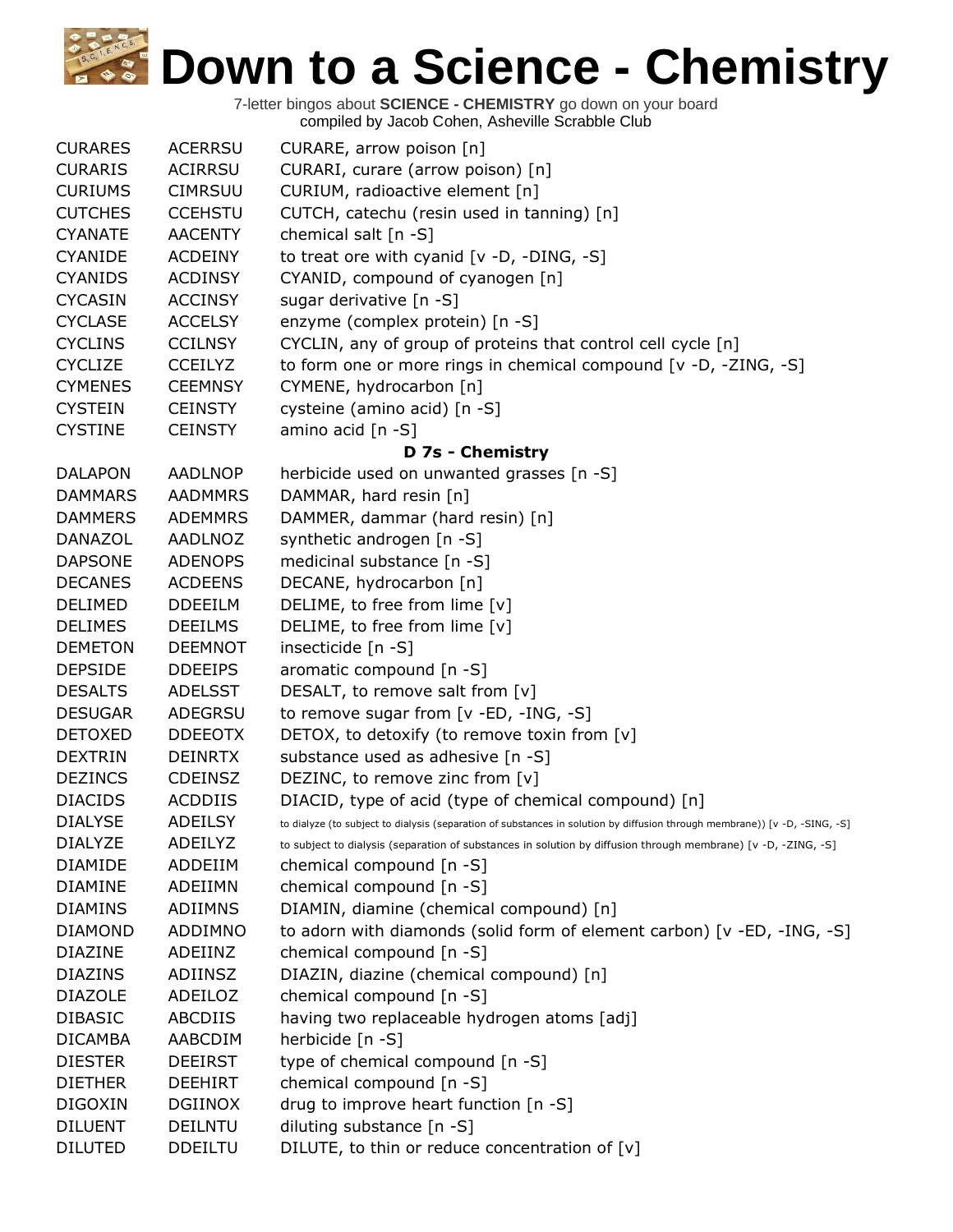| <b>DILUTER</b> | <b>DEILRTU</b> | one that dilutes (to thin or reduce concentration of) [n -S]                                    |
|----------------|----------------|-------------------------------------------------------------------------------------------------|
| <b>DILUTES</b> | <b>DEILSTU</b> | DILUTE, to thin or reduce concentration of [v]                                                  |
| <b>DILUTOR</b> | <b>DILORTU</b> | diluter (one that dilutes (to thin or reduce concentration of)) [n -S]                          |
| <b>DINITRO</b> | <b>DIINORT</b> | containing two nitro groups [adj]                                                               |
| <b>DIOXANE</b> | ADEINOX        | flammable liquid [n -S]                                                                         |
| <b>DIOXANS</b> | <b>ADINOSX</b> | DIOXAN, dioxane (flammable liquid) [n]                                                          |
| <b>DIOXANS</b> | <b>ADINOSX</b> | DIOXAN, dioxane (flammable liquid) [n]                                                          |
| <b>DIOXIDE</b> | <b>DDEIIOX</b> | type of oxide (binary compound of oxygen with another element or radical) [n -S]                |
| <b>DIOXIDS</b> | <b>DDIIOSX</b> | DIOXID, dioxide (type of oxide (binary compound of oxygen with another element or radical)) [n] |
| <b>DIOXINS</b> | <b>DIINOSX</b> | DIOXIN, toxic solid hydrocarbon [n]                                                             |
| <b>DIQUATS</b> | ADIQSTU        | DIQUAT, herbicide [n]                                                                           |
| <b>DISTILL</b> | <b>DIILLST</b> | to extract by vaporization and condensation [v -ED, -ING, -S]                                   |
| <b>DISTILS</b> | <b>DIILSST</b> | DISTIL, to distill (to extract by vaporization and condensation) [v]                            |
| <b>DITHIOL</b> | <b>DHIILOT</b> | containing two chemical groups both of which include sulfur and hydrogen [adj]                  |
| <b>DIURONS</b> | <b>DINORSU</b> | DIURON, herbicide [n]                                                                           |
| <b>DOPANTS</b> | <b>ADNOPST</b> | DOPANT, impurity added to pure substance [n]                                                    |
| <b>DOPINGS</b> | <b>DGINOPS</b> | DOPING, use of drugs by athletes [n]                                                            |
| <b>DOWNERS</b> | <b>DENORSW</b> | DOWNER, depressant drug [n]                                                                     |
| <b>DRUGGED</b> | <b>DDEGGRU</b> | DRUG, to affect with drug (medicinal substance) [v]                                             |
| <b>DRUGGIE</b> | DEGGIRU        | drug addict $[n -S]$                                                                            |
| <b>DUBNIUM</b> | <b>BDIMNUU</b> | radioactive element [n -S]                                                                      |
| <b>DYNEINS</b> | <b>DEINNSY</b> | DYNEIN, enzyme involved in cell movement [n]                                                    |
|                |                | <b>E 7s - Chemistry</b>                                                                         |
| <b>ECBOLIC</b> | <b>BCCEILO</b> | type of drug $[n - S]$                                                                          |
| <b>ECOCIDE</b> | <b>CCDEEIO</b> | destruction of natural environment [n -S]                                                       |
|                |                |                                                                                                 |
| <b>ELEMENT</b> | EEELMNT        | substance that cannot be separated into simpler substances by chemical means [n -S]             |
| <b>ELUANTS</b> | <b>AELNSTU</b> | ELUANT, solvent (substance capable of dissolving others) [n]                                    |
| <b>ELUATED</b> | <b>ADEELTU</b> | ELUATE, material obtained by eluting (to remove by means of solvent) [n]                        |
| <b>ELUATES</b> | <b>AEELSTU</b> | ELUATE, material obtained by eluting (to remove by means of solvent) [n]                        |
| <b>ELUENTS</b> | <b>EELNSTU</b> | ELUENT, eluant (solvent (substance capable of dissolving others)) [n]                           |
| <b>ELUTING</b> | <b>EGILNTU</b> | ELUTE, to remove by means of solvent [v]                                                        |
| <b>ELUTION</b> | <b>EILNOTU</b> | act of eluting (to remove by means of solvent) [n -S]                                           |
| <b>EMBALMS</b> | <b>ABELMMS</b> | EMBALM, to treat so as to protect from decay $[v]$                                              |
| <b>EMETICS</b> | <b>CEEIMST</b> | EMETIC, substance which induces vomiting [n]                                                    |
| <b>EMETINE</b> | EEEIMNT        | alkaloid (type of chemical compound) [n -S]                                                     |
| <b>EMETINS</b> | <b>EEIMNST</b> | EMETIN, emetine (alkaloid (type of chemical compound)) [n]                                      |
| <b>EMODINS</b> | <b>DEIMNOS</b> | EMODIN, chemical compound [n]                                                                   |
| <b>ENAMINE</b> | <b>AEEIMNN</b> | type of amine (type of chemical compound) [n -S]                                                |
| <b>ENDRINS</b> | <b>DEINNRS</b> | ENDRIN, insecticide [n]                                                                         |
| <b>ENOLASE</b> | <b>AEELNOS</b> | enzyme (complex protein) [n -S]                                                                 |
| <b>ENZYMES</b> | <b>EEMNSYZ</b> | ENZYME, complex protein [n]                                                                     |
| <b>ENZYMIC</b> | <b>CEIMNYZ</b> | ENZYME, complex protein [adj]                                                                   |
| <b>EPIMERS</b> | <b>EEIMPRS</b> | EPIMER, type of sugar compound [n]                                                              |
| <b>EPITAXY</b> | AEIPTXY        | type of crystalline growth [n -XIES]                                                            |
| <b>EPOXIDE</b> | <b>DEEIOPX</b> | epoxy compound [n -S]                                                                           |
| <b>EPOXIED</b> | <b>DEEIOPX</b> | EPOXY, to glue with epoxy (type of resin) [v]                                                   |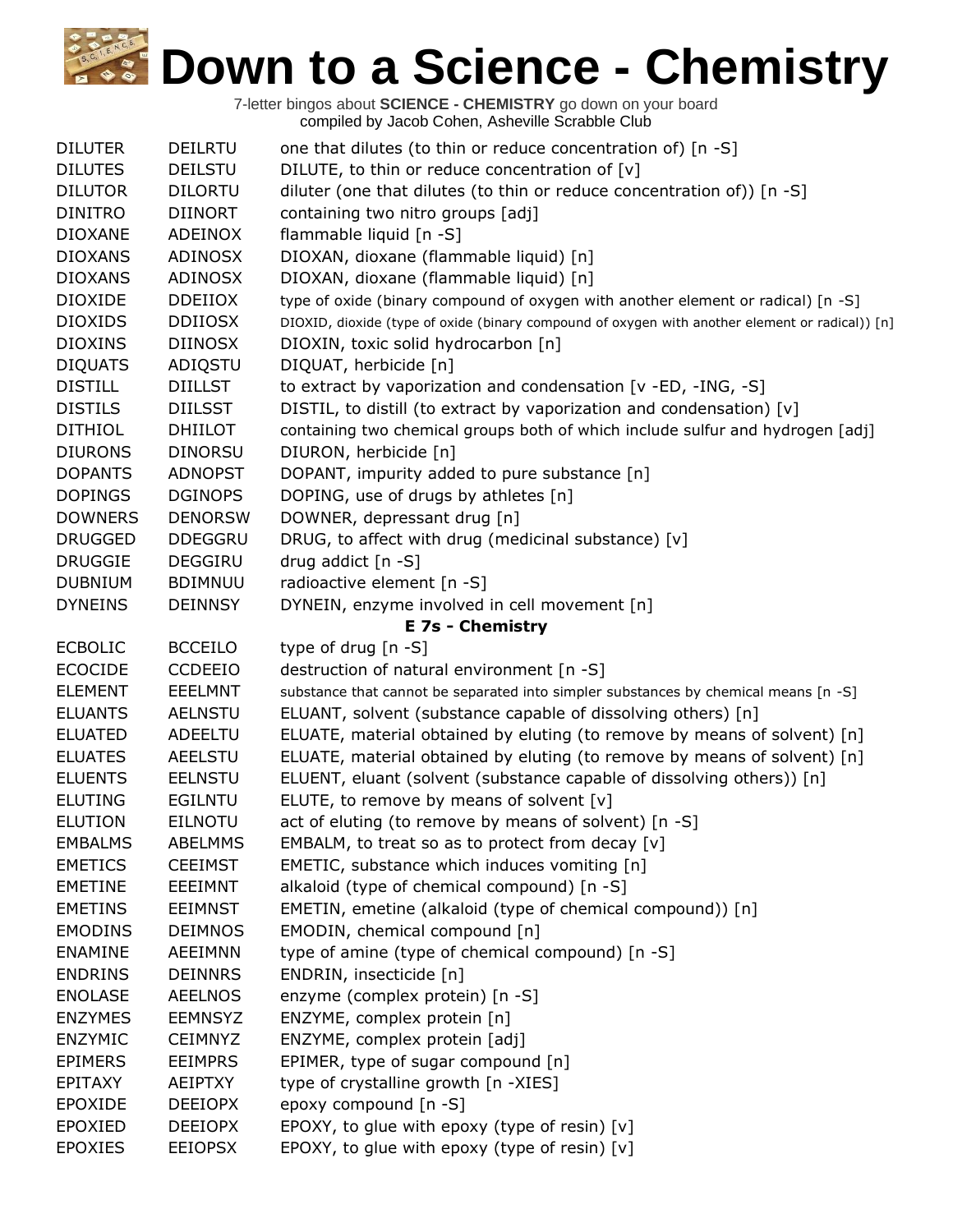| <b>EPOXYED</b> | <b>DEEOPXY</b> | EPOXY, to glue with epoxy (type of resin) $[v]$                  |
|----------------|----------------|------------------------------------------------------------------|
| <b>ERBIUMS</b> | <b>BEIMRSU</b> | ERBIUM, metallic element [n]                                     |
| <b>EREPSIN</b> | <b>EEINPRS</b> | mixture of enzymes in small intestine [n -S]                     |
| <b>ERRHINE</b> | <b>EEHINRR</b> | substance that promotes nasal discharge [n -S]                   |
| <b>ESERINE</b> | <b>EEEINRS</b> | toxic alkaloid [n -S]                                            |
| <b>ETCHANT</b> | <b>ACEHNTT</b> | substance used in etching [n -S]                                 |
| <b>ETCHING</b> | <b>CEGHINT</b> | ETCH, to engrave with acid [v]                                   |
| <b>ETHANAL</b> | <b>AAEHLNT</b> | volatile liquid compound [n -S]                                  |
| <b>ETHANES</b> | <b>AEEHNST</b> | ETHANE, gaseous hydrocarbon [n]                                  |
| <b>ETHANOL</b> | <b>AEHLNOT</b> | alcohol (flammable liquid) [n -S]                                |
| <b>ETHENES</b> | <b>EEEHNST</b> | ETHENE, ethylene (flammable gas) [n]                             |
| <b>ETHERIC</b> | <b>CEEHIRT</b> | ETHER, volatile liquid used as anesthetic [adj]                  |
| <b>ETHICAL</b> | <b>ACEHILT</b> | drug sold by prescription only [n -S]                            |
| <b>ETHINYL</b> | <b>EHILNTY</b> | ethynyl (univalent chemical radical) [n -S]                      |
| <b>ETHIONS</b> | <b>EHINOST</b> | ETHION, pesticide [n]                                            |
| <b>ETHOXYL</b> | <b>EHLOTXY</b> | univalent chemical radical [n -S]                                |
| <b>ETHYLIC</b> | <b>CEHILTY</b> | pertaining to ethyl (univalent chemical radical) [adj]           |
| <b>ETHYNES</b> | <b>EEHNSTY</b> | ETHYNE, flammable gas [n]                                        |
| <b>ETHYNYL</b> | <b>EHLNTYY</b> | univalent chemical radical [n -S]                                |
| <b>EUGENOL</b> | <b>EEGLNOU</b> | aromatic liquid [n -S]                                           |
| <b>EXCIMER</b> | <b>CEEIMRX</b> | dimer that exists in excited state $[n -S]$                      |
|                |                | F 7s - Chemistry                                                 |
| <b>FENURON</b> | EFNNORU        | herbicide [n -S]                                                 |
| <b>FERBAMS</b> | <b>ABEFMRS</b> | FERBAM, fungicide [n]                                            |
| <b>FERMENT</b> | <b>EEFMNRT</b> | to undergo type of chemical reaction [v -ED, -ING, -S]           |
| <b>FERMIUM</b> | EFIMMRU        | radioactive element [n -S]                                       |
| <b>FERRATE</b> | <b>AEEFRRT</b> | chemical salt [n -S]                                             |
| <b>FERRITE</b> | <b>EEFIRRT</b> | magnetic substance [n -S]                                        |
| <b>FERROUS</b> | <b>EFORRSU</b> | pertaining to iron [adj]                                         |
| <b>FERRUMS</b> | <b>EFMRRSU</b> | FERRUM, iron [n]                                                 |
| <b>FIBRINS</b> | <b>BFIINRS</b> | FIBRIN, insoluble protein [n]                                    |
| <b>FIBROIN</b> | <b>BFIINOR</b> | insoluble protein [n -S]                                         |
| <b>FLAVONE</b> | <b>AEFLNOV</b> | chemical compound [n -S]                                         |
| <b>FLUORID</b> | <b>DFILORU</b> | fluoride (compound of fluorine) [n -S]                           |
| <b>FLUORIN</b> | <b>FILNORU</b> | fluorine (gaseous element) [n -S]                                |
| <b>FLUXING</b> | <b>FGILNUX</b> | FLUX, to melt (to change from solid to liquid state by heat) [v] |
| <b>FORMATE</b> | <b>AEFMORT</b> | chemical salt [n -S]                                             |
| <b>FORMOLS</b> | <b>FLMOORS</b> | FORMOL, formalin (aqueous solution of formaldehyde) [n]          |
| <b>FORMULA</b> | AFLMORU        | exact method for doing something [n -E, -S]                      |
| <b>FORMYLS</b> | <b>FLMORSY</b> | FORMYL, univalent chemical radical [n]                           |
| <b>FOSSICK</b> | <b>CFIKOSS</b> | to search for gold [v -ED, -ING, -S]                             |
| <b>FRANKUM</b> | AFKMNRU        | hardened resin of spruce tree [n -S]                             |
| <b>FUCOSES</b> | <b>CEFOSSU</b> | FUCOSE, type of sugar [n]                                        |
| <b>FUMARIC</b> | ACFIMRU        | pertaining to certain acid [adj]                                 |
| <b>FURANES</b> | <b>AEFNRSU</b> | FURANE, furan (flammable liquid) [n]                             |
|                |                | G 7s - Chemistry                                                 |
| <b>GALIPOT</b> | <b>AGILOPT</b> | type of turpentine [n -S]                                        |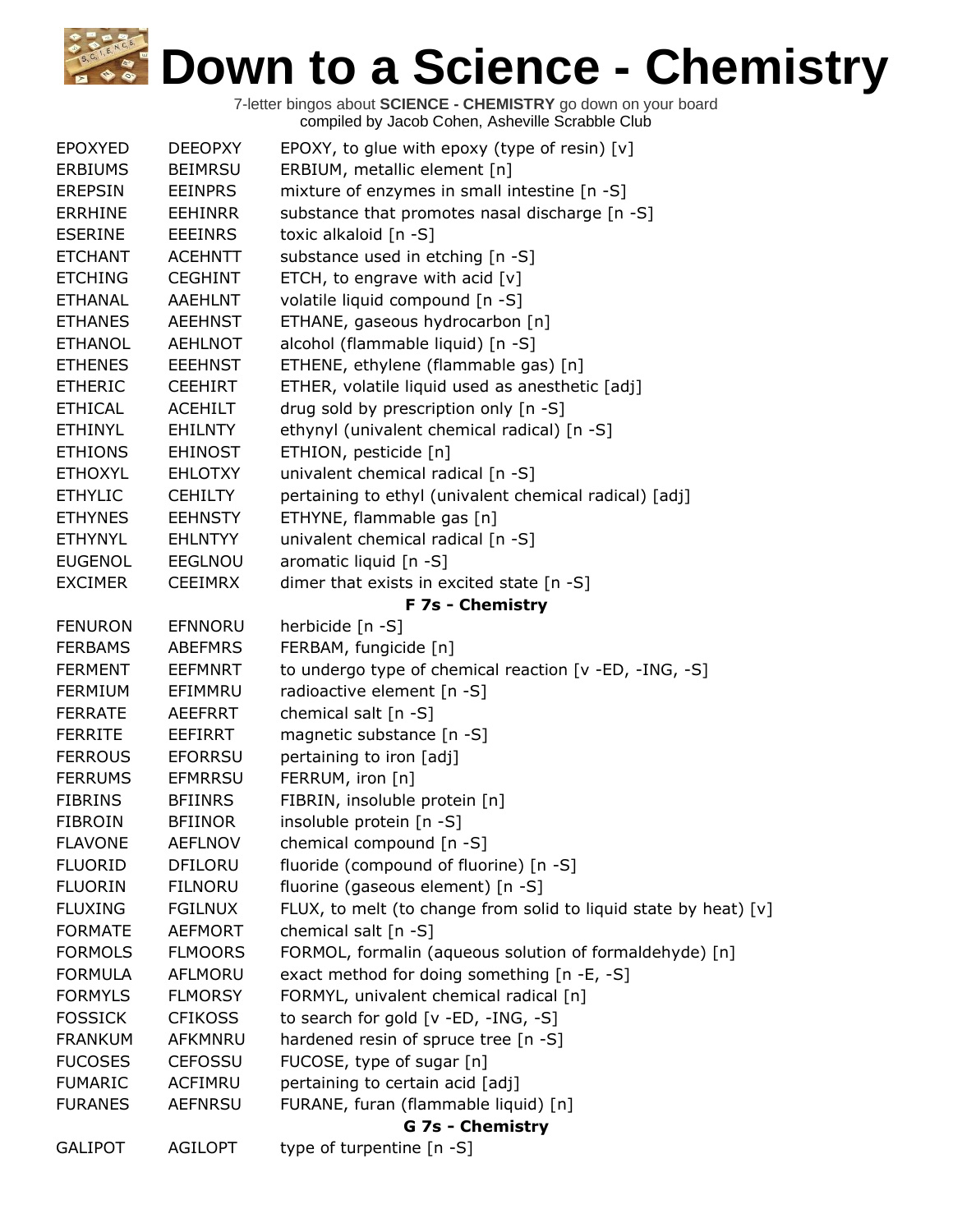| <b>GALLATE</b> | AAEGLLT        | chemical salt $[n -S]$                                                                                    |
|----------------|----------------|-----------------------------------------------------------------------------------------------------------|
| <b>GALLIUM</b> | AGILLMU        | metallic element [n -S]                                                                                   |
| <b>GALLOUS</b> | <b>AGLLOSU</b> | containing gallium [adj]                                                                                  |
| <b>GAMBOGE</b> | ABEGGMO        | gum resin $[n - S]$                                                                                       |
| <b>GASEITY</b> | <b>AEGISTY</b> | state of being gas [n -TIES]                                                                              |
| <b>GASEOUS</b> | <b>AEGOSSU</b> | pertaining to gas [adj]                                                                                   |
| <b>GASOHOL</b> | <b>AGHLOOS</b> | fuel mixture of gasoline and ethyl alcohol [n -S]                                                         |
| <b>GASSIER</b> | <b>AEGIRSS</b> | GASSY, containing gas [adj]                                                                               |
| <b>GASSILY</b> | <b>AGILSSY</b> | GASSY, containing gas [adv]                                                                               |
| <b>GASSING</b> | <b>AGGINSS</b> | poisoning by noxious gas [n -S] / GAS, to supply with gas (substance capable of indefinite expansion) [v] |
| <b>GASTRIN</b> | <b>AGINRST</b> | hormone (secretion of endocrine organs) [n]                                                               |
| <b>GELCAPS</b> | <b>ACEGLPS</b> | GELCAP, tablet coated with gelatin [n -S]                                                                 |
| <b>GELCOAT</b> | <b>ACEGLOT</b> | surface layer of polyester resin [n -S]                                                                   |
| <b>GEMINAL</b> | <b>AEGILMN</b> | of or pertaining to two substituents on same atom [adj]                                                   |
| <b>GENERIC</b> | <b>CEEGINR</b> | type of drug $[n - S]$                                                                                    |
| <b>GETTERS</b> | <b>EEGRSTT</b> | GETTER, to purify with chemically active substance [v]                                                    |
| <b>GILDERS</b> | <b>DEGILRS</b> | GILDER, one that gilds (to cover with thin layer of gold) [n]                                             |
| <b>GILDING</b> | <b>DGGIILN</b> | GILD, to cover with thin layer of gold [v]                                                                |
| <b>GLIADIN</b> | ADGIILN        | simple protein [n -S]                                                                                     |
| <b>GLOBINS</b> | <b>BGILNOS</b> | GLOBIN, simple protein [n]                                                                                |
| <b>GLONOIN</b> | <b>GILNNOO</b> | nitroglycerin [n -S]                                                                                      |
| <b>GLUCANS</b> | <b>ACGLNSU</b> | GLUCAN, polymer of glucose [n]                                                                            |
| <b>GLUCOSE</b> | <b>CEGLOSU</b> | sugar $[n - S]$                                                                                           |
| <b>GLYCANS</b> | <b>ACGLNSY</b> | GLYCAN, carbohydrate [n]                                                                                  |
| <b>GLYCINE</b> | <b>CEGILNY</b> | amino acid [n -S]                                                                                         |
| <b>GLYCINS</b> | <b>CGILNSY</b> | GLYCIN, compound used in photography [n]                                                                  |
| <b>GLYCOLS</b> | <b>CGLLOSY</b> | GLYCOL, alcohol (flammable liquid) [n]                                                                    |
| <b>GLYCYLS</b> | <b>CGLLSYY</b> | GLYCYL, radical derived from glycine [n]                                                                  |
| <b>GREENIE</b> | <b>EEEGINR</b> | amphetamine pill [n -S]                                                                                   |
| <b>GUAIACS</b> | AACGISU        | GUAIAC, guaiacum (medicinal resin) [n]                                                                    |
| <b>GUANASE</b> | <b>AAEGNSU</b> | enzyme (complex protein) [n -S]                                                                           |
| <b>GUANINE</b> | AEGINNU        | chemical compound [n -S]                                                                                  |
| <b>GUANINS</b> | AGINNSU        | GUANIN, guanine (chemical compound) [n]                                                                   |
| <b>GYRASES</b> | <b>AEGRSSY</b> | GYRASE, enzyme (complex protein) [n]                                                                      |
|                |                | H 7s - Chemistry                                                                                          |
| <b>HAFNIUM</b> | AFHIMNU        | metallic element [n -S]                                                                                   |
| <b>HAHNIUM</b> | AHHIMNU        | radioactive element [n -S]                                                                                |
| <b>HALIDES</b> | <b>ADEHILS</b> | HALIDE, chemical compound [n]                                                                             |
| <b>HALITES</b> | <b>AEHILST</b> | HALITE, mineral [n]                                                                                       |
| <b>HALOGEN</b> | <b>AEGHLNO</b> | nonmetallic element [n -S]                                                                                |
| <b>HALOIDS</b> | <b>ADHILOS</b> | HALOID, chemical salt [n]                                                                                 |
| <b>HAPTENE</b> | <b>AEEHNPT</b> | hapten (substance similar to antigen) [n -S]                                                              |
| <b>HARMINE</b> | <b>AEHIMNR</b> | alkaloid used as stimulant [n -S]                                                                         |
| <b>HARMINS</b> | <b>AHIMNRS</b> | HARMIN, harmine (alkaloid used as stimulant) [n]                                                          |
| <b>HASHISH</b> | <b>AHHHISS</b> | mild narcotic [n -ES]                                                                                     |
| <b>HASSIUM</b> | AHIMSSU        | radioactive element [n -S]                                                                                |
| <b>HELIUMS</b> | <b>EHILMSU</b> | HELIUM, gaseous element [n]                                                                               |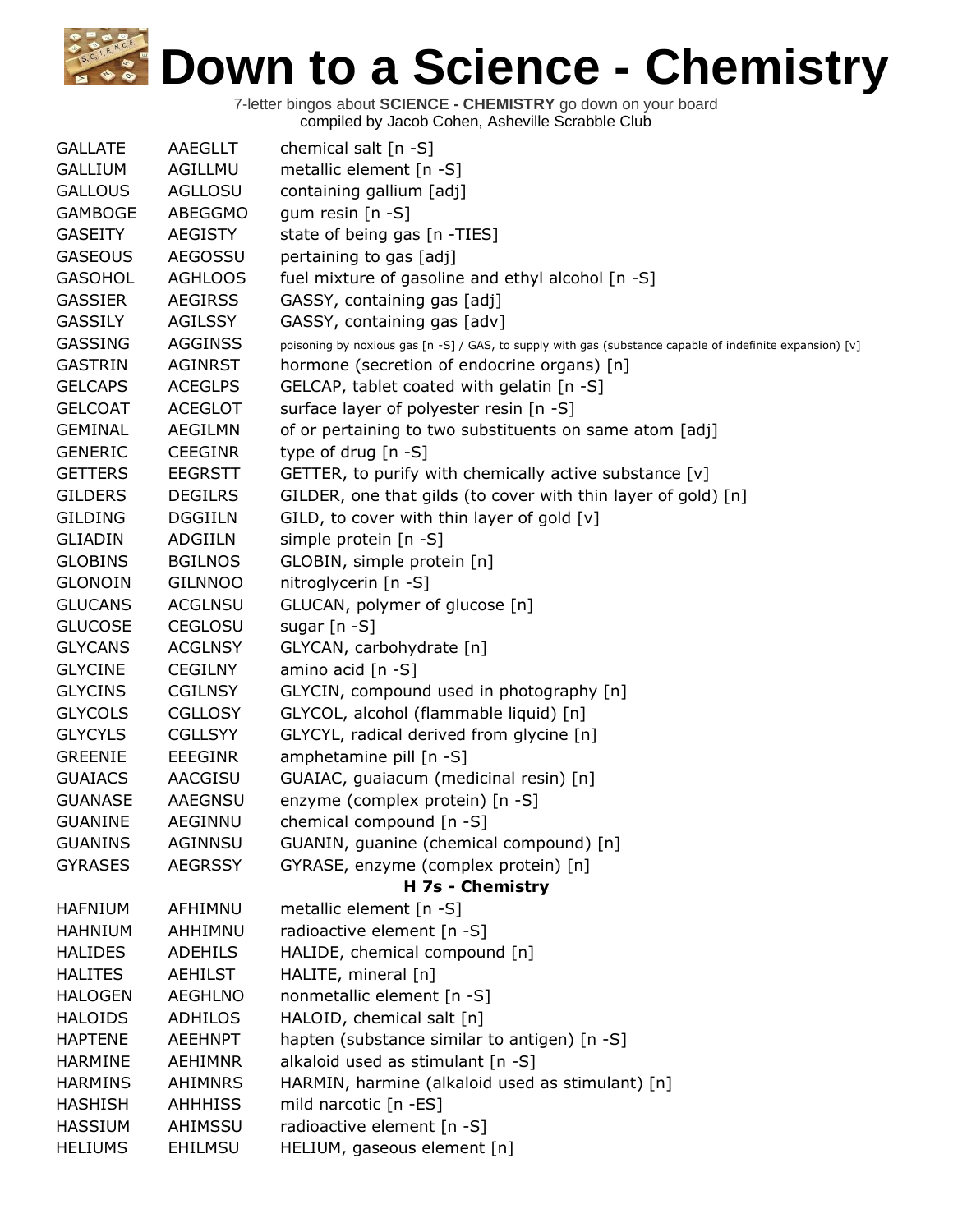| <b>HEPARIN</b> | <b>AEHINPR</b> | biochemical [n -S]                                                          |
|----------------|----------------|-----------------------------------------------------------------------------|
| <b>HEPATIC</b> | <b>ACEHIPT</b> | drug acting on liver [n -S]                                                 |
| <b>HEPTANE</b> | <b>AEEHNPT</b> | hydrocarbon used as solvent [n -S]                                          |
| <b>HEPTOSE</b> | <b>EEHOPST</b> | chemical compound [n -S]                                                    |
| <b>HEROINS</b> | <b>EHINORS</b> | HEROIN, addictive narcotic [n]                                              |
| <b>HEXANES</b> | <b>AEEHNSX</b> | HEXANE, volatile liquid [n]                                                 |
| <b>HEXONES</b> | <b>EEHNOSX</b> | HEXONE, hydrocarbon solvent [n]                                             |
| <b>HEXOSAN</b> | <b>AEHNOSX</b> | carbohydrate [n -S]                                                         |
| <b>HEXOSES</b> | <b>EEHOSSX</b> | HEXOSE, simple sugar [n]                                                    |
| <b>HEXYLIC</b> | <b>CEHILXY</b> | HEXYL, hydrocarbon radical [adj]                                            |
| <b>HIRUDIN</b> | DHIINRU        | anticoagulant $[n - S]$                                                     |
| <b>HISTONE</b> | <b>EHINOST</b> | simple protein [n -S]                                                       |
| <b>HOLMIUM</b> | <b>HILMMOU</b> | metallic element [n -S]                                                     |
| <b>HOPHEAD</b> | <b>ADEHHOP</b> | drug addict $[n -S]$                                                        |
| <b>HORDEIN</b> | <b>DEHINOR</b> | simple protein [n -S]                                                       |
| <b>HUMATES</b> | <b>AEHMSTU</b> | HUMATE, chemical salt [n]                                                   |
| <b>HYDRASE</b> | <b>ADEHRSY</b> | enzyme (complex protein) [n -S]                                             |
| <b>HYDRATE</b> | <b>ADEHRTY</b> | to combine with water [v -D, -TING, -S]                                     |
| <b>HYDRIDE</b> | <b>DDEHIRY</b> | chemical compound [n -S]                                                    |
| <b>HYDRIDS</b> | <b>DDHIRSY</b> | HYDRID, hydride (chemical compound) [n]                                     |
| hylozoic       | <b>DHORXYY</b> | containing hydroxyl (radical or group containing oxygen and hydrogen) [adj] |
|                |                | I 7s - Chemistry                                                            |
| <b>INDAMIN</b> | ADIIMNN        | indamine (chemical compound) [n -S]                                         |
| <b>INDENES</b> | <b>DEEINNS</b> | INDENE, hydrocarbon [n]                                                     |
| <b>INDICAN</b> | <b>ACDIINN</b> | chemical compound [n -S]                                                    |
| <b>INDOLES</b> | <b>DEILNOS</b> | INDOLE, chemical compound [n]                                               |
| <b>INDOXYL</b> | <b>DILNOXY</b> | chemical compound [n -S]                                                    |
| <b>INERTLY</b> | <b>EILNRTY</b> | inactively [adv]                                                            |
| <b>INOSINE</b> | <b>EIINNOS</b> | compound of hypoxanthine and ribose [n -S]                                  |
| <b>INOSITE</b> | <b>EIINOST</b> | inositol (alcohol found in plant and animal tissue) [n -S]                  |
| <b>INULASE</b> | AEILNSU        | enzyme (complex protein) [n -S]                                             |
| <b>INULINS</b> | <b>IILNNSU</b> | INULIN, chemical compound [n]                                               |
| <b>IODATED</b> | ADDEIOT        | IODATE, to iodize (to treat with iodine) [v]                                |
| <b>IODATES</b> | <b>ADEIOST</b> | IODATE, to iodize (to treat with iodine) [v]                                |
| <b>IODIDES</b> | <b>DDEIIOS</b> | IODIDE, compound of iodine [n]                                              |
| <b>IODINES</b> | <b>DEIINOS</b> | IODINE, nonmetallic element [n]                                             |
| <b>IODISED</b> | <b>DDEIIOS</b> | IODISE, to iodize (to treat with iodine) [v]                                |
| <b>IODISES</b> | <b>DEIIOSS</b> | IODISE, to iodize (to treat with iodine) [v]                                |
| <b>IODISMS</b> | <b>DIIMOSS</b> | IODISM, iodine poisoning [n]                                                |
| IODIZED        | <b>DDEIIOZ</b> | IODIZE, to treat with iodine [v]                                            |
| <b>IODIZER</b> | DEIIORZ        | one that iodizes (to treat with iodine) [n -S]                              |
| <b>IODIZES</b> | <b>DEIIOSZ</b> | IODIZE, to treat with iodine [v]                                            |
| IONIUMS        | <b>IIMNOSU</b> | IONIUM, isotope of thorium [n]                                              |
| <b>IONOGEN</b> | <b>EGINNOO</b> | compound capable of forming ions [n -S]                                     |
| <b>IONONES</b> | <b>EINNOOS</b> | IONONE, chemical compound [n]                                               |
| <b>IRIDIUM</b> | DIIIMRU        | metallic element [n -S]                                                     |
| <b>IRONISE</b> | <b>EIINORS</b> | to ironize (to mix with nutritional iron) [v -D, -SING, -S]                 |
|                |                |                                                                             |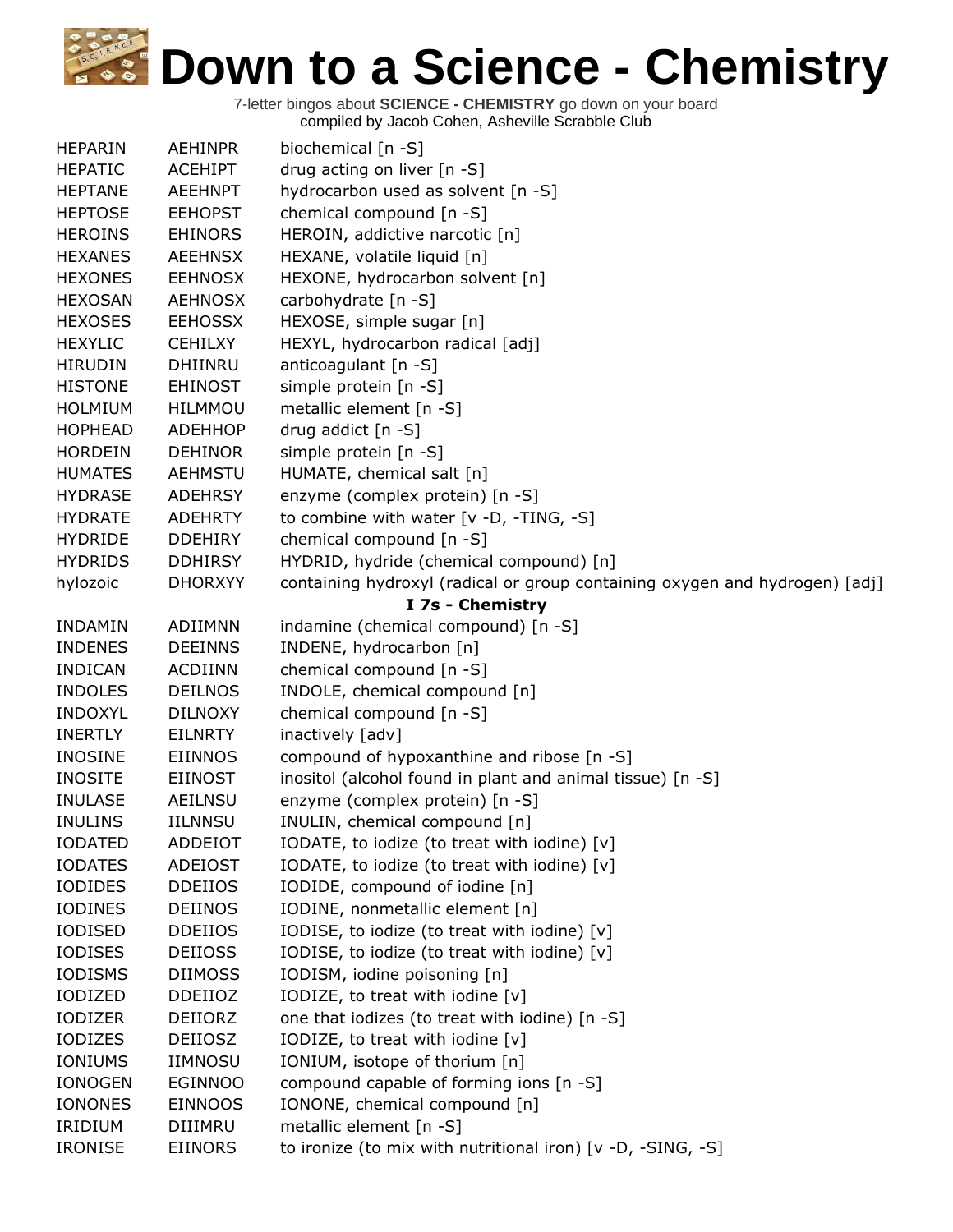| <b>IRONIZE</b> | <b>EIINORZ</b> | to mix with nutritional iron $[v -D, -ZING, -S]$                  |
|----------------|----------------|-------------------------------------------------------------------|
| <b>ISATINE</b> | AEIINST        | isatin (chemical compound) [n -S]                                 |
| <b>ISATINS</b> | <b>AIINSST</b> | ISATIN, chemical compound [n]                                     |
| <b>ISOBARE</b> | <b>ABEIORS</b> | isobar (type of atom (smallest unit of element)) [n -S]           |
| <b>ISOBARS</b> | <b>ABIORSS</b> | ISOBAR, type of atom (smallest unit of element) [n]               |
| <b>ISOFORM</b> | <b>FIMOORS</b> | one of two or more proteins having similar form [n -S]            |
| <b>ISOLOGS</b> | <b>GILOOSS</b> | ISOLOG, isologue (type of chemical compound) [n]                  |
| <b>ISOMERS</b> | <b>EIMORSS</b> | ISOMER, type of chemical compound [n]                             |
| <b>ISOTONE</b> | <b>EINOOST</b> | type of atom (smallest unit of element) [n -S]                    |
| <b>ISOTOPE</b> | <b>EIOOPST</b> | form of element [n -S]                                            |
| <b>ISOTOPY</b> | <b>IOOPSTY</b> | state of being isotope [n -PIES]                                  |
| <b>ISOZYME</b> | <b>EIMOSYZ</b> | type of enzyme (complex protein) [n -S]                           |
|                |                | J 7s - Chemistry                                                  |
| <b>JALAPIN</b> | AAIJLNP        | medicinal substance contained in jalap [n -S]                     |
| <b>JOYPOPS</b> | <b>JOOPPSY</b> | JOYPOP, to use habit-forming drugs occasionally [v]               |
| <b>JUNKIES</b> | <b>EIJKNSU</b> | JUNKIE, drug addict [n]                                           |
|                |                | K 7s - Chemistry                                                  |
| <b>KAINITE</b> | <b>AEIIKNT</b> | mineral salt [n -S]                                               |
| <b>KAINITS</b> | <b>AIIKNST</b> | KAINIT, kainite (mineral salt) [n]                                |
| <b>KALIUMS</b> | <b>AIKLMSU</b> | KALIUM, potassium [n]                                             |
| <b>KERATIN</b> | <b>AEIKNRT</b> | fibrous protein [n -S]                                            |
| <b>KETENES</b> | <b>EEEKNST</b> | KETENE, toxic gas [n]                                             |
| <b>KETONES</b> | <b>EEKNOST</b> | KETONE, type of chemical compound [n]                             |
| <b>KETONIC</b> | <b>CEIKNOT</b> | KETONE, type of chemical compound [adj]                           |
| <b>KETOSES</b> | <b>EEKOSST</b> | KETOSE, simple sugar [n]                                          |
| <b>KETOSIS</b> | <b>EIKOSST</b> | buildup of ketones in body [n -SES]                               |
| <b>KILORAD</b> | <b>ADIKLOR</b> | unit of nuclear radiation [n -S]                                  |
| <b>KINASES</b> | <b>AEIKNSS</b> | KINASE, enzyme (complex protein) [n]                              |
| <b>KINETIN</b> | <b>EIIKNNT</b> | substance that increases plant growth [n -S]                      |
| <b>KRYPTON</b> | <b>KNOPRTY</b> | gaseous element [n -S]                                            |
|                |                | L 7s - Chemistry                                                  |
| <b>LACTAMS</b> | <b>AACLMST</b> | LACTAM, chemical compound [n]                                     |
| <b>LACTASE</b> | <b>AACELST</b> | enzyme (complex protein) [n -S]                                   |
| <b>LACTONE</b> | <b>ACELNOT</b> | any of group of esters [n -S]                                     |
| <b>LACTOSE</b> | <b>ACELOST</b> | lactic sugar [n -S]                                               |
| LADANUM        | <b>AADLMNU</b> | labdanum (fragrant resin) [n -S]                                  |
| LAMININ        | AIILMNN        | glycoprotein [n -S]                                               |
| LANOLIN        | <b>AILLNNO</b> | fatty substance obtained from wool [n -S]                         |
| LATTENS        | <b>AELNSTT</b> | LATTEN, brass-like alloy [n]                                      |
| LATTINS        | <b>AILNSTT</b> | LATTIN, latten (brass-like alloy) [n]                             |
| <b>LEADING</b> | <b>ADEGILN</b> | covering or border of lead [n -S] / LEAD, to cover with lead ([v] |
| <b>LECTINS</b> | <b>CEILNST</b> | LECTIN, protein that binds to sugar molecule [n]                  |
| LEGUMIN        | EGILMNU        | plant protein [n -S]                                              |
| <b>LEUCINE</b> | <b>CEEILNU</b> | amino acid [n -S]                                                 |
| <b>LEUCINS</b> | <b>CEILNSU</b> | LEUCIN, leucine (amino acid) [n]                                  |
| LEVULIN        | <b>EILLNUV</b> | chemical compound [n -S]                                          |
| <b>LIGANDS</b> | <b>ADGILNS</b> | LIGAND, type of ion or molecule [n]                               |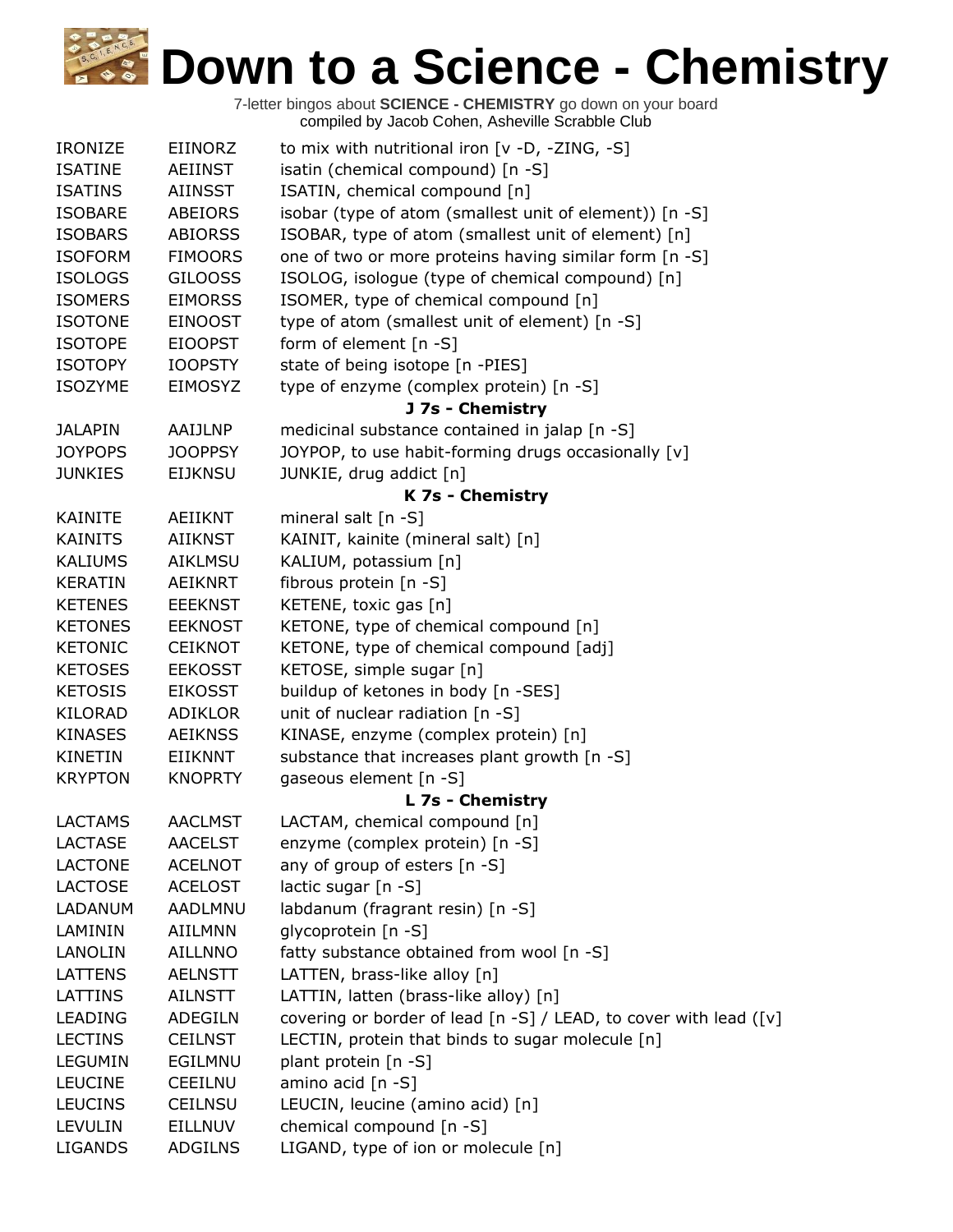| <b>LIGASES</b> | <b>AEGILSS</b> | LIGASE, enzyme (complex protein) [n]                                                      |
|----------------|----------------|-------------------------------------------------------------------------------------------|
| <b>LIGNANS</b> | <b>AGILNNS</b> | LIGNAN, type of polymer (complex chemical compound) [n]                                   |
| LIGROIN        | <b>GIILNOR</b> | flammable liquid [n -S]                                                                   |
| <b>LIMBECK</b> | <b>BCEIKLM</b> | alembic (apparatus formerly used in distilling) [n -S]                                    |
| LINALOL        | AILLLNO        | linalool (fragrant alcohol) [n -S]                                                        |
| LINDANE        | <b>ADEILNN</b> | insecticide [n -S]                                                                        |
| <b>LINURON</b> | ILNNORU        | herbicide [n -S]                                                                          |
| <b>LIPASES</b> | <b>AEILPSS</b> | LIPASE, enzyme (complex protein) [n]                                                      |
| <b>LIPIDES</b> | <b>DEIILPS</b> | LIPIDE, lipid (any of class of fatty substances) [n]                                      |
| LIPIDIC        | <b>CDIIILP</b> | LIPID, any of class of fatty substances [adj]                                             |
| <b>LIPOIDS</b> | <b>DIILOPS</b> | LIPOID, lipid (any of class of fatty substances) [n]                                      |
| <b>LIQUATE</b> | AEILQTU        | to purify metal by heating [v -D, -TING, -S]                                              |
| <b>LIQUEFY</b> | EFILQUY        | to make or become liquid [v -FIED, -FYING, -FIES]                                         |
| LIQUIDS        | <b>DIILQSU</b> | LIQUID, substance that flows freely [n]                                                   |
| LIQUIDY        | <b>DIILQUY</b> | LIQUID, substance that flows freely [adj -DIER, -DIEST]                                   |
| <b>LIQUIFY</b> | <b>FIILQUY</b> | to liquefy (to make or become liquid) [v -FIED, -FYING, -FIES]                            |
| <b>LITHIAS</b> | AHIILST        | LITHIA, oxide of lithium [n]                                                              |
| <b>LITHIFY</b> | <b>FHIILTY</b> | to petrify (to convert into stone) [v -FIED, -ING, -FIES]                                 |
| LITHIUM        | <b>HIILMTU</b> | metallic element [n -S]                                                                   |
| <b>LYSINES</b> | <b>EILNSSY</b> | LYSINE, amino acid [n]                                                                    |
| <b>LYSOGEN</b> | <b>EGLNOSY</b> | type of antigen (substance that stimulates production of antibodies) [n -S]               |
|                |                | M 7s - Chemistry                                                                          |
| <b>MALATES</b> | <b>AAELMST</b> | MALATE, chemical salt [n]                                                                 |
| <b>MALEATE</b> | AAEELMT        | chemical salt [n -S]                                                                      |
| <b>MALTASE</b> | <b>AAELMST</b> | enzyme (complex protein) [n -S]                                                           |
| <b>MALTOLS</b> | <b>ALLMOST</b> | MALTOL, chemical compound [n]                                                             |
| <b>MALTOSE</b> | <b>AELMOST</b> | type of sugar [n -S]                                                                      |
| <b>MANNANS</b> | <b>AAMNNNS</b> | MANNAN, type of sugar [n]                                                                 |
| MANNITE        | <b>AEIMNNT</b> | mannitol (alcohol (flammable liquid)) [n -S]                                              |
| MANNOSE        | <b>AEMNNOS</b> | type of sugar [n -S]                                                                      |
| <b>MASTICS</b> | <b>ACIMSST</b> | MASTIC, aromatic resin [n]                                                                |
| <b>MELTING</b> | <b>EGILMNT</b> | MELT, to change from solid to liquid state by heat [v]                                    |
| <b>MENAZON</b> | <b>AEMNNOZ</b> | insecticide [n -S]                                                                        |
| <b>MENTHOL</b> | <b>EHLMNOT</b> | alcohol (flammable liquid) [n -S]                                                         |
| <b>MERCURY</b> | <b>CEMRRUY</b> | metallic element [n -RIES]                                                                |
| <b>METALED</b> | <b>ADEELMT</b> | METAL, to cover with metal (any of various ductile, fusible, and lustrous substances) [v] |
| <b>METAMER</b> | <b>AEEMMRT</b> | type of chemical compound [n -S]                                                          |
| <b>METEPAS</b> | <b>AEEMPST</b> | METEPA, chemical compound [n]                                                             |
| <b>METHANE</b> | <b>AEEHMNT</b> | flammable gas [n -S]                                                                      |
| <b>METHOXY</b> | <b>EHMOTXY</b> | containing certain chemical group [adj]                                                   |
| <b>METHYLS</b> | <b>EHLMSTY</b> | METHYL, univalent radical [n]                                                             |
| <b>METOPON</b> | <b>EMNOOPT</b> | narcotic drug [n -S]                                                                      |
| <b>MICKEYS</b> | <b>CEIKMSY</b> | MICKEY, drugged drink [n]                                                                 |
| <b>MICKIES</b> | <b>CEIIKMS</b> | MICKY, mickey (drugged drink) [n]                                                         |
| <b>MILNEBS</b> | <b>BEILMNS</b> | MILNEB, fungicide [n]                                                                     |
| <b>MIOTICS</b> | <b>CIIMOST</b> | MIOTIC, agent that causes miosis (excessive contraction of pupil of eye) [n]              |
| <b>MIREXES</b> | <b>EEIMRSX</b> | MIREX, insecticide [n]                                                                    |
|                |                |                                                                                           |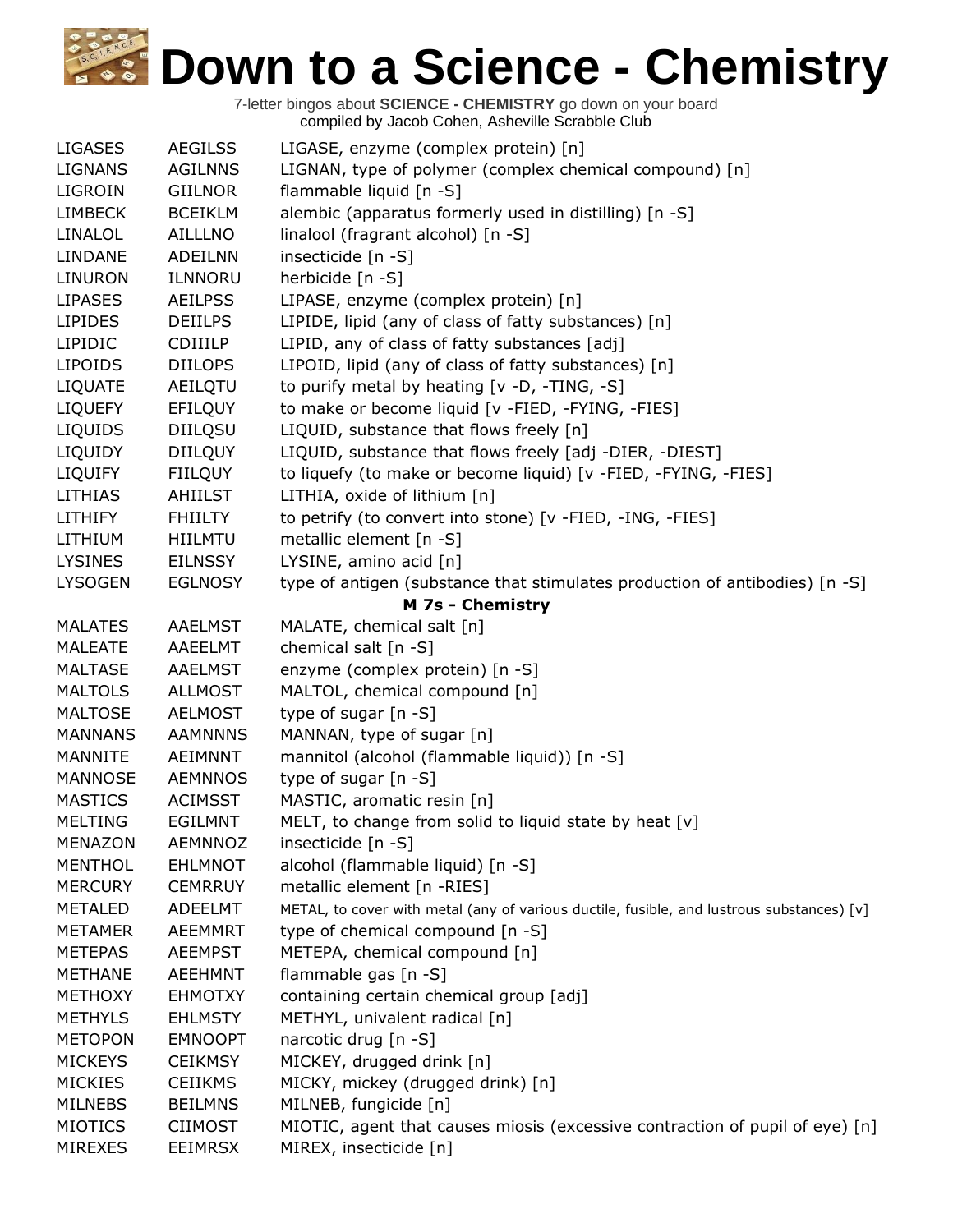| <b>MITOGEN</b> | <b>EGIMNOT</b> | substance that induces mitosis [n -S]                            |
|----------------|----------------|------------------------------------------------------------------|
| MONACID        | <b>ACDIMNO</b> | monoacid (type of acid (type of chemical compound)) [n -S]       |
| <b>MONOMER</b> | <b>EMMNOOR</b> | type of chemical compound [n -S]                                 |
| <b>MONURON</b> | <b>MNNOORU</b> | herbicide [n -S]                                                 |
| <b>MORDANT</b> | <b>ADMNORT</b> | to treat with caustic substance [v -ED, -ING, -S]                |
| <b>MORPHIA</b> | <b>AHIMOPR</b> | morphine (narcotic alkaloid) [n -S]                              |
| <b>MORPHIN</b> | <b>HIMNOPR</b> | morphine (narcotic alkaloid) [n -S]                              |
| <b>MUCOIDS</b> | <b>CDIMOSU</b> | MUCOID, complex protein [n]                                      |
| MUMMIED        | DEIMMMU        | MUMMY, to mummify (to preserve by embalming) [v]                 |
| <b>MUMMIES</b> | <b>EIMMMSU</b> | MUMMY, to mummify (to preserve by embalming) [v]                 |
| <b>MUMMIFY</b> | <b>FIMMMUY</b> | to preserve by embalming [v -FIED, -ING, -FIES]                  |
| <b>MUREINS</b> | <b>EIMNRSU</b> | MUREIN, type of polymer (complex chemical compound) [n]          |
| <b>MURIATE</b> | AEIMRTU        | chloride (chlorine compound) [n -S]                              |
| <b>MUTAGEN</b> | <b>AEGMNTU</b> | substance that causes biological mutation [n -S]                 |
| <b>MUTASES</b> | <b>AEMSSTU</b> | MUTASE, enzyme (complex protein) [n]                             |
| <b>MYRRHIC</b> | <b>CHIMRRY</b> | MYRRH, aromatic gum resin [adj]                                  |
|                |                | N 7s - Chemistry                                                 |
| <b>NAPALMS</b> | <b>AALMNPS</b> | NAPALM, to assault with type of incendiary bomb [v]              |
| <b>NAPHTHA</b> | <b>AAHHNPT</b> | volatile liquid [n -S]                                           |
| <b>NAPHTOL</b> | <b>AHLNOPT</b> | naphthol (chemical compound) [n -S]                              |
| <b>NATRIUM</b> | AIMNRTU        | sodium (metallic element) [n -S]                                 |
| <b>NATRONS</b> | <b>ANNORST</b> | NATRON, chemical compound [n]                                    |
| <b>NEMATIC</b> | <b>ACEIMNT</b> | liquid crystal in particular phase [n -S]                        |
| <b>NEURINE</b> | EEINNRU        | ptomaine poison [n -S]                                           |
| <b>NIACINS</b> | <b>ACIINNS</b> | NIACIN, B vitamin [n]                                            |
| <b>NICKELS</b> | <b>CEIKLNS</b> | NICKEL, to plate with nickel (metallic element) [v]              |
| <b>NICKLED</b> | <b>CDEIKLN</b> | NICKLE, to nickel (to plate with nickel (metallic element)) [v]  |
| <b>NICKLES</b> | <b>CEIKLNS</b> | NICKLE, to nickel (to plate with nickel (metallic element)) [v]  |
| <b>NICOTIN</b> | <b>CIINNOT</b> | nicotine (poisonous alkaloid in tobacco) [n -S]                  |
| <b>NIOBATE</b> | ABEINOT        | chemical salt [n -S]                                             |
| <b>NIOBIUM</b> | <b>BIIMNOU</b> | metallic element [n -S]                                          |
| <b>NIOBOUS</b> | <b>BINOOSU</b> | NIOBIUM, metallic element [adj]                                  |
| <b>NITINOL</b> | <b>IILNNOT</b> | alloy of nickel and titanium $[n - S]$                           |
| <b>NITRATE</b> | <b>AEINRTT</b> | to treat with nitric acid [v -D, -TING, -S]                      |
| <b>NITRIDE</b> | DEIINRT        | to convert into nitride (compound of nitrogen) [v -D, -DING, -S] |
| <b>NITRIDS</b> | <b>DIINRST</b> | NITRID, nitride [n]                                              |
| <b>NITRIFY</b> | <b>FIINRTY</b> | to combine with nitrogen [v -FIED, -FYING, -FIES]                |
| <b>NITRILE</b> | EIILNRT        | chemical compound [n -S]                                         |
| <b>NITRILS</b> | <b>IILNRST</b> | NITRIL, nitrile (chemical compound) [n]                          |
| <b>NITRITE</b> | EIINRTT        | salt of nitrous acid [n -S]                                      |
| <b>NITROSO</b> | <b>INOORST</b> | containing nitrosyl (univalent radical) [adj]                    |
| <b>NITROUS</b> | <b>INORSTU</b> | containing nitrogen [adj]                                        |
| <b>NONACID</b> | <b>ACDINNO</b> | substance that is not acid [n -S]                                |
| <b>NONANES</b> | <b>AENNNOS</b> | NONANE, colorless liquid hydrocarbon [n]                         |
| <b>NONDRUG</b> | <b>DGNNORU</b> | not involving drugs [adj]                                        |
| <b>NONHEME</b> | <b>EEHMNNO</b> | not containing iron that is bound like that of heme [adj]        |
| <b>NUCLEIN</b> | <b>CEILNNU</b> | protein found in nuclei [n -S]                                   |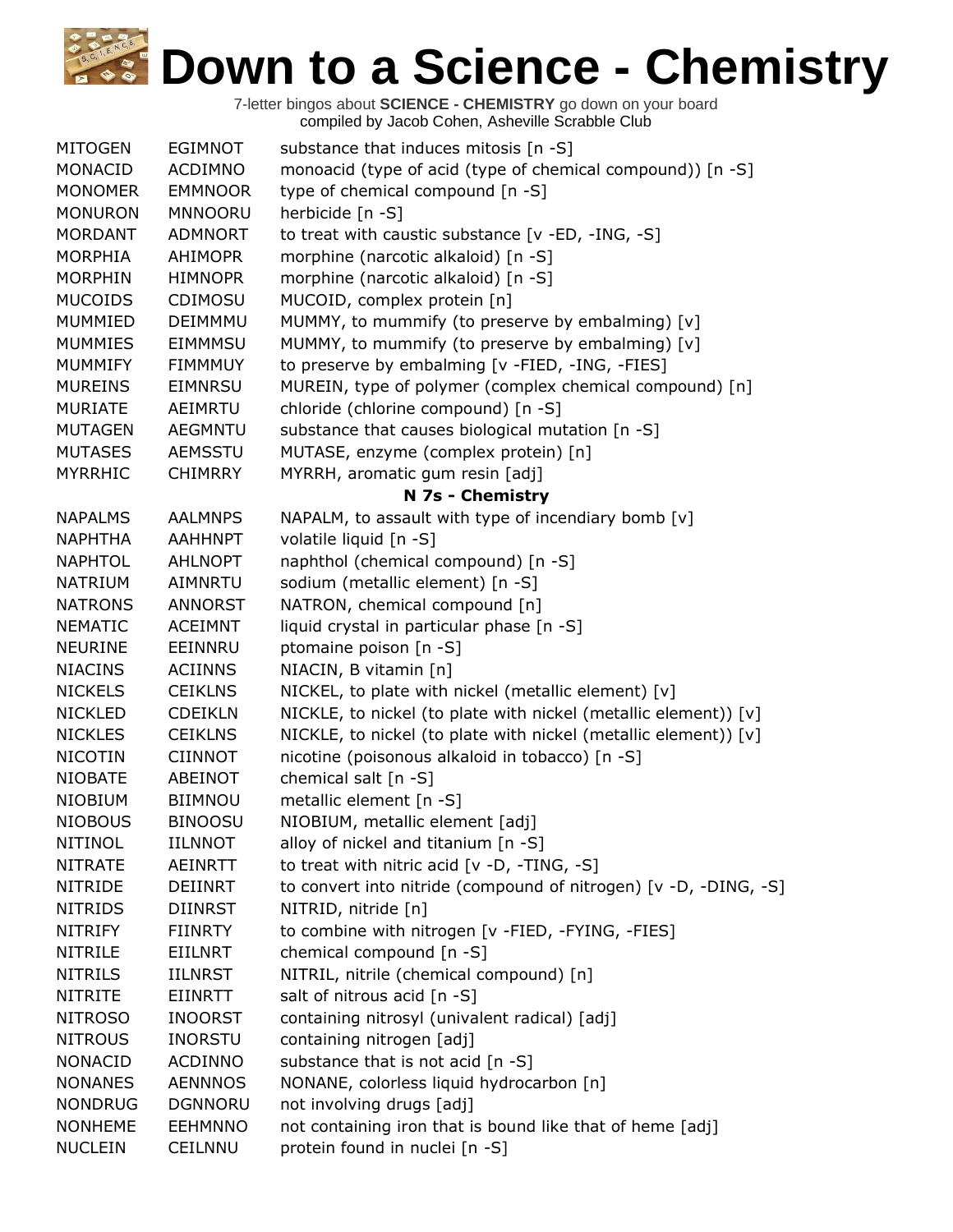7-letter bingos about **SCIENCE - CHEMISTRY** go down on your board compiled by Jacob Cohen, Asheville Scrabble Club

## **O 7s - Chemistry**

| <b>OCTANES</b> | <b>ACENOST</b> | OCTANE, liquid hydrocarbon [n]                                       |
|----------------|----------------|----------------------------------------------------------------------|
| <b>OCTANOL</b> | <b>ACLNOOT</b> | alcohol (flammable liquid) [n -S]                                    |
| <b>OLEATES</b> | <b>AEELOST</b> | OLEATE, chemical salt [n]                                            |
| <b>OLEFINE</b> | EEFILNO        | olefin (alkene (type of chemical compound)) [n -S]                   |
| <b>OLEFINS</b> | <b>EFILNOS</b> | OLEFIN, alkene (type of chemical compound) [n]                       |
| <b>OLEINES</b> | <b>EEILNOS</b> | OLEINE, olein (liquid portion of fat) [n]                            |
| <b>OLOGIES</b> | <b>EGILOOS</b> | OLOGY, branch of knowledge [n]                                       |
| <b>OLOGIST</b> | <b>GILOOST</b> | expert in particular ology [n -S]                                    |
| <b>OORALIS</b> | <b>AILOORS</b> | OORALI, curare (arrow poison) [n]                                    |
| <b>OPIATED</b> | <b>ADEIOPT</b> | OPIATE, to treat with opium [v]                                      |
| <b>OPIATES</b> | <b>AEIOPST</b> | OPIATE, to treat with opium [v]                                      |
| <b>OPIOIDS</b> | <b>DIIOOPS</b> | OPIOID, peptide that acts like opium [n]                             |
| ORCINOL        | <b>CILNOOR</b> | chemical compound [n -S]                                             |
| OREIDES        | <b>DEEIORS</b> | OREIDE, oreides (alloy used to imitate gold) [n]                     |
| <b>ORGANON</b> | <b>AGNNOOR</b> | system of rules for scientific investigation [n -S or -NA]           |
| ORGANUM        | <b>AGMNORU</b> | organon (system of rules for scientific investigation) [n -S or -NA] |
| ORIGINS        | <b>GIINORS</b> | ORIGIN, coming into being [n]                                        |
| <b>ORMOLUS</b> | <b>LMOORSU</b> | ORMOLU, alloy used to imitate gold [n]                               |
| <b>OROIDES</b> | <b>DEIOORS</b> | OROIDE, alloy used to imitate gold [n]                               |
| <b>OSMIOUS</b> | <b>IMOOSSU</b> | OSMIUM, metallic element [adj]                                       |
| <b>OSMIUMS</b> | <b>IMMOSSU</b> | OSMIUM, metallic element [n]                                         |
| <b>OSSEINS</b> | <b>EINOSSS</b> | OSSEIN, protein substance in bone [n]                                |
| <b>OUABAIN</b> | AABINOU        | cardiac stimulant [n -S]                                             |
| <b>OURARIS</b> | <b>AIORRSU</b> | OURARI, curare (arrow poison) [n]                                    |
| <b>OVICIDE</b> | CDEIIOV        | OVICIDE, agent that kills eggs [n]                                   |
| <b>OXALATE</b> | <b>AAELOTX</b> | to treat with oxalate (chemical salt) [v -D, -TING, -S]              |
| <b>OXAZINE</b> | AEINOXZ        | chemical compound [n -S]                                             |
| <b>OXAZOLE</b> |                |                                                                      |
|                | <b>AELOOXZ</b> | liquid chemical compound [n -S]                                      |
| OXIDASE        | <b>ADEIOSX</b> | oxidizing enzyme [n -S]                                              |
| <b>OXIDATE</b> | <b>ADEIOTX</b> | to oxidize (to combine with oxygen) [v -D, -TING, -S]                |
| OXIDISE        | <b>DEIIOSX</b> | to oxidize (to combine with oxygen) [v -D, -SING, -S]                |
| OXIDIZE        | DEIIOXZ        | to combine with oxygen [v -D, -ZING, -S]                             |
| <b>OXYACID</b> | <b>ACDIOXY</b> | acid that contains oxygen [n -S]                                     |
| <b>OXYGENS</b> | <b>EGNOSXY</b> | OXYGEN, gaseous element [n]                                          |
| <b>OXYSALT</b> | <b>ALOSTXY</b> | salt of oxyacid [n -S]                                               |
| <b>OZONATE</b> | <b>AENOOTZ</b> | to treat or combine with ozone [v -D, -TING, -S]                     |
| <b>OZONIDE</b> | <b>DEINOOZ</b> | compound of ozone [n -S]                                             |
| <b>OZONISE</b> | <b>EINOOSZ</b> | OZONIZE, to convert into ozone [v -D, -SING, -S]                     |
| <b>OZONIZE</b> | EINOOZZ        | to convert into ozone [v -D, -ZING, -S]                              |
| <b>OZONOUS</b> | <b>NOOOSUZ</b> | pertaining to ozone (form of oxygen) [adj]                           |
|                |                | P 7s - Chemistry                                                     |
| <b>PAPAINS</b> | <b>AAINPPS</b> | PAPAIN, enzyme (complex protein) [n]                                 |
| <b>PECTASE</b> | <b>ACEEPST</b> | enzyme (complex protein) [n -S]                                      |
| <b>PECTATE</b> | <b>ACEEPTT</b> | chemical salt [n -S]                                                 |
| <b>PECTINS</b> | <b>CEINPST</b> | PECTIN, carbohydrate derivative [n]                                  |
| <b>PENTANE</b> | <b>AEENNPT</b> | volatile liquid [n -S]                                               |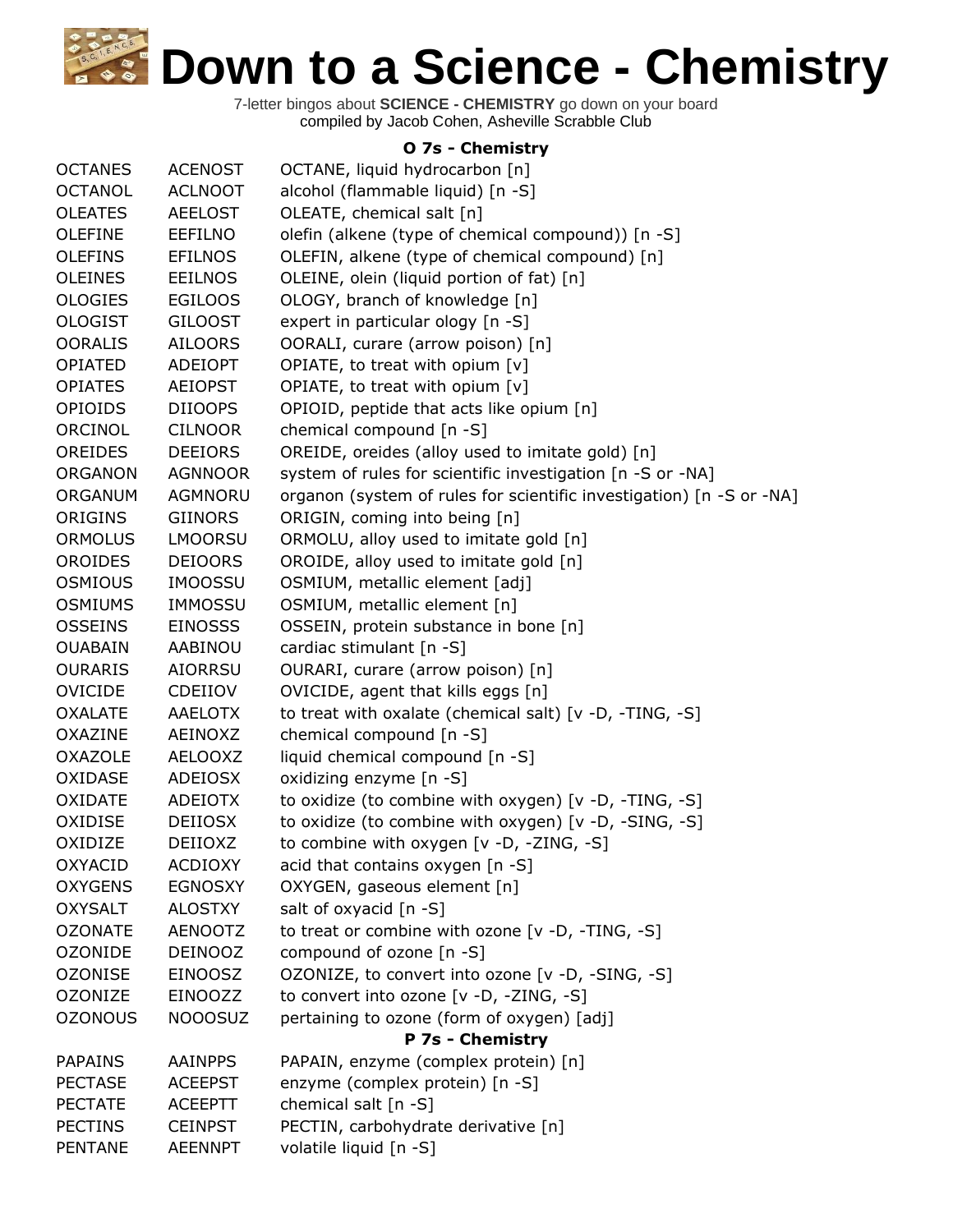| <b>PENTENE</b> | <b>EEENNPT</b> | liquid hydrocarbon [n -S]                                            |
|----------------|----------------|----------------------------------------------------------------------|
| <b>PENTOSE</b> | <b>EENOPST</b> | sugar having five carbon atoms per molecule [n -S]                   |
| <b>PENTYLS</b> | <b>ELNPSTY</b> | PENTYL, amyl (univalent radical) [n]                                 |
| <b>PEPTICS</b> | <b>CEIPPST</b> | PEPTIC, substance that promotes digestion [n]                        |
| <b>PEPTIDE</b> | <b>DEEIPPT</b> | combination of amino acids [n -S]                                    |
| <b>PEPTIDS</b> | <b>DEIPPST</b> | PEPTID, peptide (combination of amino acids) [n]                     |
| PEPTIZE        | <b>EEIPPTZ</b> | to increase colloidal dispersion of [v -D, -ING, -S]                 |
| <b>PEPTONE</b> | <b>EENOPPT</b> | protein compound [n -S]                                              |
| PERACID        | <b>ACDEIPR</b> | type of acid (type of chemical compound) [n -S]                      |
| PEROXID        | <b>DEIOPRX</b> | peroxide [n -S]                                                      |
| <b>PERSALT</b> | <b>AELPRST</b> | chemical salt [n -S]                                                 |
| <b>PETROLS</b> | <b>ELOPRST</b> | PETROL, gasoline (liquid fuel) [n]                                   |
| <b>PEWTERS</b> | <b>EEPRSTW</b> | PEWTER, tin alloy [n]                                                |
| <b>PEWTERY</b> | <b>EEPRTWY</b> | PEWTER, tin alloy [adj]                                              |
| <b>PHARMAS</b> | <b>AAHMPRS</b> | PHARMA, pharmaceutical company [n]                                   |
| <b>PHARMER</b> | AEHMPRR        | one who participates in pharming [n -S]                              |
| <b>PHENATE</b> | <b>AEEHNPT</b> | salt of carbolic acid [n -S]                                         |
| <b>PHENOLS</b> | <b>EHLNOPS</b> | PHENOL, caustic compound [n]                                         |
| <b>PHENOXY</b> | <b>EHNOPXY</b> | containing radical derived from phenol [adj]                         |
| <b>PHENYLS</b> | <b>EHLNPSY</b> | PHENYL, univalent chemical radical [n]                               |
| <b>PHORATE</b> | <b>AEHOPRT</b> | insecticide [n -S]                                                   |
| <b>PHYTANE</b> | <b>AEHNPTY</b> | chemical compound [n -S]                                             |
| <b>PHYTINS</b> | <b>HINPSTY</b> | PHYTIN, calcium-magnesium salt [n]                                   |
| <b>PHYTOLS</b> | <b>HLOPSTY</b> | PHYTOL, alcohol (flammable liquid) [n]                               |
| PICOLIN        | <b>CIILNOP</b> | picoline (chemical compound) [n -S]                                  |
|                |                |                                                                      |
| <b>PICRATE</b> | <b>ACEIPRT</b> | chemical salt [n -S]                                                 |
| <b>PINENES</b> | <b>EEINNPS</b> | PINENE, main constituent of turpentine [n]                           |
| PINITOL        | <b>IILNOPT</b> | alcohol (flammable liquid) [n -S]                                    |
| <b>PIPETTE</b> | <b>EEIPPTT</b> | to measure liquid with calibrated tube [v -D, -TING, -S]             |
| PLASMIN        | <b>AILMNPS</b> | enzyme (complex protein) [n -S]                                      |
| <b>PLATINA</b> | <b>AAILNPT</b> | platinum (metallic element) [n -S]                                   |
| PLUMBIC        | <b>BCILMPU</b> | containing lead [adj]                                                |
| PLUMBUM        | <b>BLMMPUU</b> | lead $[n - S]$                                                       |
| <b>POLYENE</b> | <b>EELNOPY</b> | chemical compound [n -S]                                             |
| <b>POLYMER</b> | <b>ELMOPRY</b> | complex chemical compound [n -S]                                     |
| <b>POLYOLS</b> | <b>LLOOPSY</b> | POLYOL, alcohol containing three or more hydroxyl groups [n]         |
| <b>PREPREG</b> | <b>EEGPPRR</b> | reinforcing material already impregnated with synthetic resin [n -S] |
| <b>PRESSOR</b> | <b>EOPRRSS</b> | substance that raises blood pressure [n -S]                          |
| <b>PRODRUG</b> | <b>DGOPRRU</b> | inactive chemical substance that becomes active drug in body [n -S]  |
| <b>PROLINE</b> | <b>EILNOPR</b> | amino acid [n -S]                                                    |
| <b>PROMINE</b> | <b>EIMNOPR</b> | substance that promotes growth [n -S]                                |
| <b>PROPANE</b> | <b>AENOPPR</b> | flammable gas [n -S]                                                 |
| <b>PROPENE</b> | <b>EENOPPR</b> | flammable gas [n -S]                                                 |
| <b>PROPYLS</b> | <b>LOPPRSY</b> | PROPYL, univalent radical [n]                                        |
| <b>PROPYNE</b> | <b>ENOPPRY</b> | gaseous methyl acetylene [n -S]                                      |
| <b>PROTEAN</b> | <b>AENOPRT</b> | type of protein (nitrogenous organic compound) [n -S]                |
| <b>PROTEID</b> | <b>DEIOPRT</b> | protein (nitrogenous organic compound) [n -S]                        |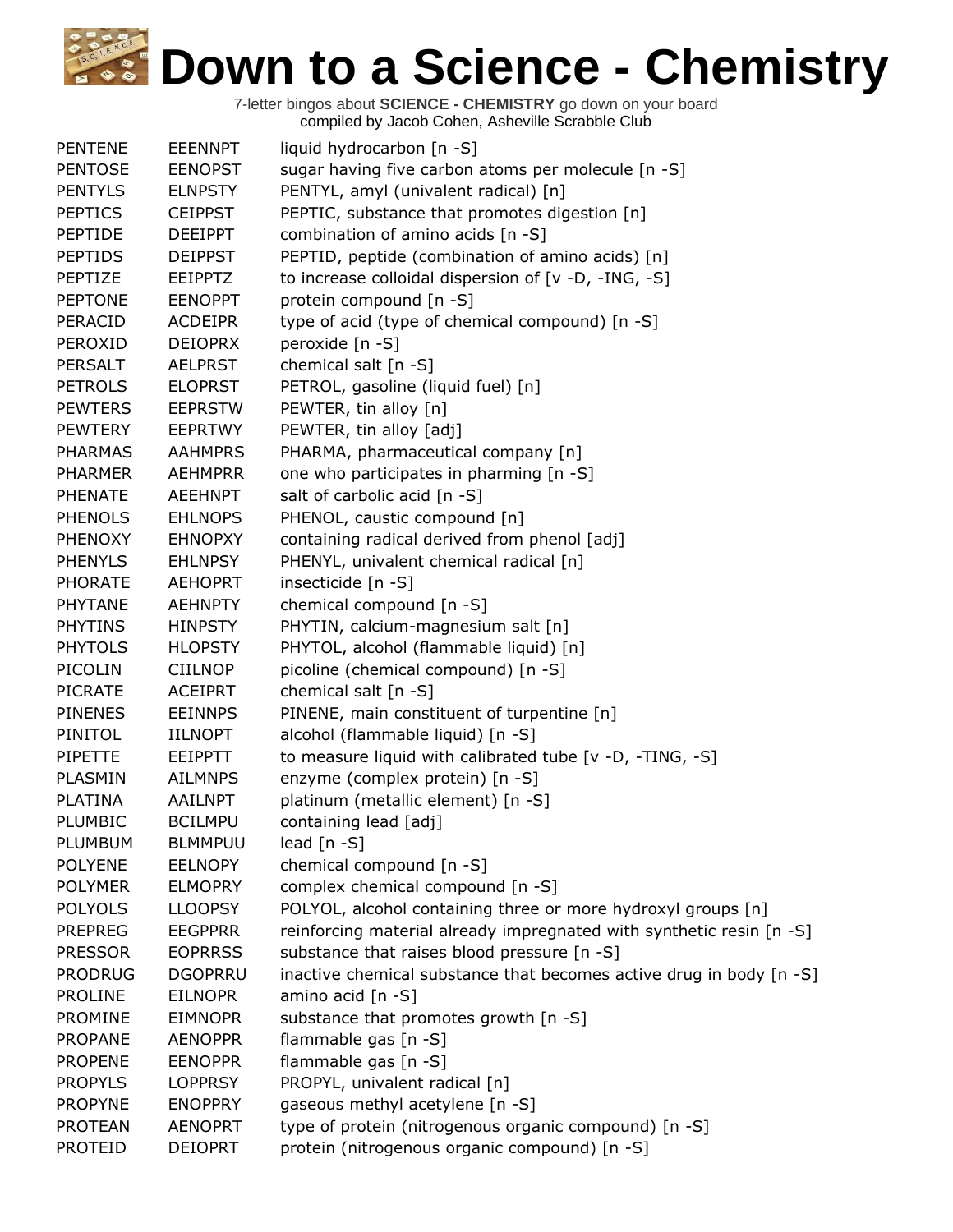| <b>PROTEIN</b> | <b>EINOPRT</b> | nitrogenous organic compound [n -S]                                                         |
|----------------|----------------|---------------------------------------------------------------------------------------------|
| <b>PROTIUM</b> | <b>IMOPRTU</b> | isotope of hydrogen [n -S]                                                                  |
| <b>PROTYLE</b> | <b>ELOPRTY</b> | hypothetical substance from which all elements are supposedly derived [n -S]                |
| <b>PROTYLS</b> | <b>LOPRSTY</b> | PROTYL, protyle (hypothetical substance from which all elements are supposedly derived) [n] |
| <b>PRUSSIC</b> | <b>CIPRSSU</b> | pertaining to type of acid [adj]                                                            |
| <b>PTERINS</b> | <b>EINPRST</b> | PTERIN, chemical compound [n]                                                               |
| <b>PTOMAIN</b> | <b>AIMNOPT</b> | ptomaine (compound produced by decomposition of protein) [n -S]                             |
| <b>PURINES</b> | <b>EINPRSU</b> | PURINE, chemical compound [n]                                                               |
| PYRIDIC        | <b>CDIIPRY</b> | PYRIDINE, flammable liquid [adj]                                                            |
| <b>PYRITES</b> | <b>EIPRSTY</b> | PYRITE, metallic sulfide [n]                                                                |
| PYRITIC        | <b>CIIPRTY</b> | PYRITE, metallic sulfide [adj]                                                              |
| <b>PYRONES</b> | <b>ENOPRSY</b> | PYRONE, chemical compound [n]                                                               |
| <b>PYRROLE</b> | <b>ELOPRRY</b> | chemical compound [n -S]                                                                    |
| <b>PYRROLS</b> | <b>LOPRRSY</b> | PYRROL, pyrrole (chemical compound) [n]                                                     |
|                |                | Q 7s - Chemistry                                                                            |
| QUASSIN        | AINQSSU        | medicinal compound obtained from wood of quassia [n -S]                                     |
| QUININA        | AIINNQU        | quinine (medicinal alkaloid) [n -S]                                                         |
| QUININE        | EIINNQU        | medicinal alkaloid [n -S]                                                                   |
| QUININS        | IINNQSU        | QUININ, quinine (medicinal alkaloid) [n]                                                    |
| QUINOID        | DIINOQU        | chemical compound [n -S]                                                                    |
| QUINOLS        | <b>ILNOQSU</b> | QUINOL, chemical compound [n]                                                               |
| QUINONE        | EINNOQU        | chemical compound [n -S]                                                                    |
|                |                | R 7s - Chemistry                                                                            |
| RACEMIC        | <b>ACCEIMR</b> | pertaining to racemate (chemical salt) [adj]                                                |
| RADICAL        | <b>AACDILR</b> | group of atoms that acts as unit in chemical compounds [n -S]                               |
| <b>RADIUMS</b> | ADIMRSU        | RADIUM, radioactive element [n]                                                             |
| <b>REAGENT</b> | <b>AEEGNRT</b> | substance used in chemical reaction to ascertain nature or composition of another [n -S]    |
| <b>REDOXES</b> | <b>DEEORSX</b> | REDOX, type of chemical reaction [n]                                                        |
| <b>REMELTS</b> | <b>EELMRST</b> | REMELT, MELT, to change from solid to liquid state by heat [v]                              |
| <b>RENNASE</b> | <b>AEENNRS</b> | rennin (enzyme (complex protein)) [n -S]                                                    |
| <b>RENNINS</b> | <b>EINNNRS</b> | RENNIN, enzyme (complex protein) [n]                                                        |
| <b>RESINED</b> | <b>DEEINRS</b> | RESIN, to treat with resin (viscous substance obtained from certain plants) [v]             |
| <b>RETENES</b> | <b>EEENRST</b> | RETENE, chemical compound [n]                                                               |
| <b>RETINOL</b> | <b>EILNORT</b> | liquid hydrocarbon [n -S]                                                                   |
| <b>RETSINA</b> | <b>AEINRST</b> | resin-flavored Greek wine [n -S]                                                            |
| <b>RHENIUM</b> | EHIMNRU        | metallic element [n -S]                                                                     |
| <b>RHODIUM</b> | DHIMORU        | metallic element [n -S]                                                                     |
| <b>RIBOSES</b> | <b>BEIORSS</b> | RIBOSE, pentose sugar [n]                                                                   |
| <b>RONNELS</b> | <b>ELNNORS</b> | RONNEL, insecticide [n]                                                                     |
| <b>ROOFIES</b> | <b>EFIOORS</b> | ROOFIE, tablet of powerful sedative (Rohypnol) [n]                                          |
| <b>ROSINED</b> | <b>DEINORS</b> | ROSIN, to treat with rosin (brittle resin) [v]                                              |
| <b>ROSINED</b> | <b>DEINORS</b> | ROSIN, to treat with rosin (brittle resin) [v]                                              |
| <b>ROSINOL</b> | <b>ILNOORS</b> | rosin oil [n -S]                                                                            |
| <b>RUBIDIC</b> | <b>BCDIIRU</b> | RUBIDIUM, metallic element [adj]                                                            |
| <b>RUBIGOS</b> | <b>BGIORSU</b> | RUBIGO, red iron oxide [n]                                                                  |
| <b>RUBIGOS</b> | <b>BGIORSU</b> | RUBIGO, red iron oxide [n]                                                                  |
| <b>RUSTING</b> | <b>GINRSTU</b> | RUST, to form rust (reddish coating that forms on iron) [v]                                 |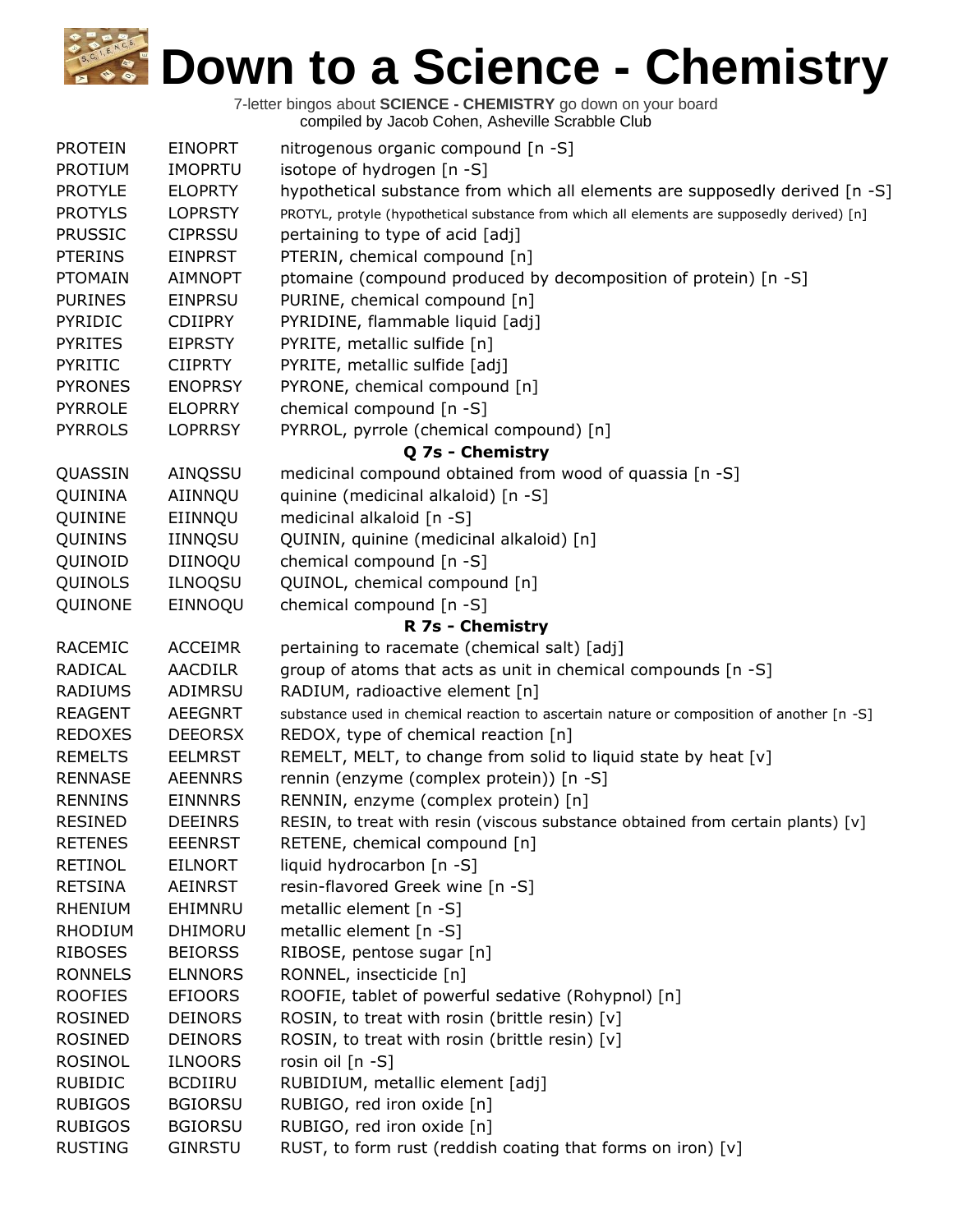| <b>RUTILES</b> | <b>EILRSTU</b> | RUTILE, mineral [n]                                                          |
|----------------|----------------|------------------------------------------------------------------------------|
|                |                | S 7s - Chemistry                                                             |
| <b>SAFROLE</b> | <b>AEFLORS</b> | poisonous liquid [n -S]                                                      |
| <b>SAFROLS</b> | <b>AFLORSS</b> | SAFROL, safrole (poisonous liquid) [n]                                       |
| SALICIN        | <b>ACIILNS</b> | chemical compound [n -S]                                                     |
| <b>SALINES</b> | <b>AEILNSS</b> | SALINE, salt solution [n]                                                    |
| <b>SCANDIA</b> | <b>AACDINS</b> | oxide of scandium [n -S]                                                     |
| <b>SCANDIC</b> | <b>ACCDINS</b> | SCANDIUM, metallic element [adj]                                             |
| <b>SEBACIC</b> | <b>ABCCEIS</b> | derived from certain acid [adj]                                              |
| <b>SEBASIC</b> | <b>ABCEISS</b> | sebacic (derived from certain acid) [adj]                                    |
| <b>SELENIC</b> | <b>CEEILNS</b> | pertaining to selenium (nonmetallic element) [adj]                           |
| <b>SERICIN</b> | <b>CEIINRS</b> | kind of protein [n -S]                                                       |
| <b>SERINES</b> | <b>EEINRSS</b> | SERINE, amino acid [n]                                                       |
| <b>SILANES</b> | <b>AEILNSS</b> | SILANE, chemical compound [n]                                                |
| <b>SILEXES</b> | <b>EEILSSX</b> | SILEX, silica (form of silicon) [n]                                          |
| <b>SILICAS</b> | <b>ACIILSS</b> | SILICA, form of silicon [n]                                                  |
| <b>SILICIC</b> | <b>CCIIILS</b> | pertaining to silicon (nonmetallic element) [adj]                            |
| <b>SILICON</b> | CIILNOS        | nonmetallic element [n -S]                                                   |
| <b>SILLERS</b> | <b>EILLRSS</b> | SILLER, silver [n]                                                           |
| <b>SILVERN</b> | <b>EILNRSV</b> | silvery (resembling silver) [adj]                                            |
| <b>SILVERS</b> | <b>EILRSSV</b> | SILVER, to cover with silver (metallic element) [v]                          |
| <b>SKATOLE</b> | <b>AEKLOST</b> | chemical compound [n -S]                                                     |
| <b>SKATOLS</b> | <b>AKLOSST</b> | SKATOL, skatole (chemical compound) [n]                                      |
| <b>SLAGGED</b> | <b>ADEGGLS</b> | SLAG, to convert into slag (fused residue of smelted ore) [v]                |
| <b>SMECTIC</b> | <b>CCEIMST</b> | pertaining to phase of liquid crystal [adj]                                  |
| <b>SMEEKED</b> | <b>DEEEKMS</b> | SMEEK, to smoke (to emit smoke (gaseous product of burning materials)) $[v]$ |
| SMOKING        | <b>GIKMNOS</b> | inhaling and exhaling of smoke of tobacco or drug [n -S]                     |
| <b>SMOLDER</b> | <b>DELMORS</b> | to burn with no flame [v -ED, -ING, -S]                                      |
| SODIUMS        | <b>DIMOSSU</b> | SODIUM, metallic element [n]                                                 |
| SOLANIN        | <b>AILNNOS</b> | solanine (poisonous alkaloid) [n -S]                                         |
| <b>SOLUBLY</b> | <b>BLLOSUY</b> | in soluble manner [adv]                                                      |
| <b>SOLUTES</b> | <b>ELOSSTU</b> | SOLUTE, dissolved substance [n]                                              |
| <b>SOLVATE</b> | <b>AELOSTV</b> | to convert into type of ion [v -D, -TING, -S]                                |
| <b>SOLVENT</b> | <b>ELNOSTV</b> | substance capable of dissolving others [n -S]                                |
| <b>SORBATE</b> | <b>ABEORST</b> | sorbed substance [n -S]                                                      |
| SORBENT        | <b>BENORST</b> | substance that sorbs [n -S]                                                  |
| <b>SORBING</b> | <b>BGINORS</b> | SORB, to take up and hold by absorption or adsorption [v]                    |
| SORBOSE        | <b>BEOORSS</b> | type of sugar $[n - S]$                                                      |
| <b>SOZINES</b> | <b>EINOSSZ</b> | SOZINE, sozin (type of protein (nitrogenous organic compound)) [n]           |
| <b>SPELTER</b> | <b>EELPRST</b> | zinc in form of ingots [n -S]                                                |
| <b>STANNIC</b> | <b>ACINNST</b> | pertaining to tin [adj]                                                      |
| <b>STANNUM</b> | <b>AMNNSTU</b> | tin $[n - S]$                                                                |
| <b>STANOLS</b> | <b>ALNOSST</b> | STANOL, fully saturated phytosterol [n]                                      |
| <b>STATINS</b> | AINSSTT        | STATIN, any of class of drugs that reduce serum cholesterol levels [n]       |
| <b>STEARIC</b> | <b>ACEIRST</b> | STEARIN, solid portion of fat [adj]                                          |
| <b>STEARIN</b> | AEINRST        | solid portion of fat [n -S]                                                  |
| <b>STERANE</b> | <b>AEENRST</b> | chemical compound [n -S]                                                     |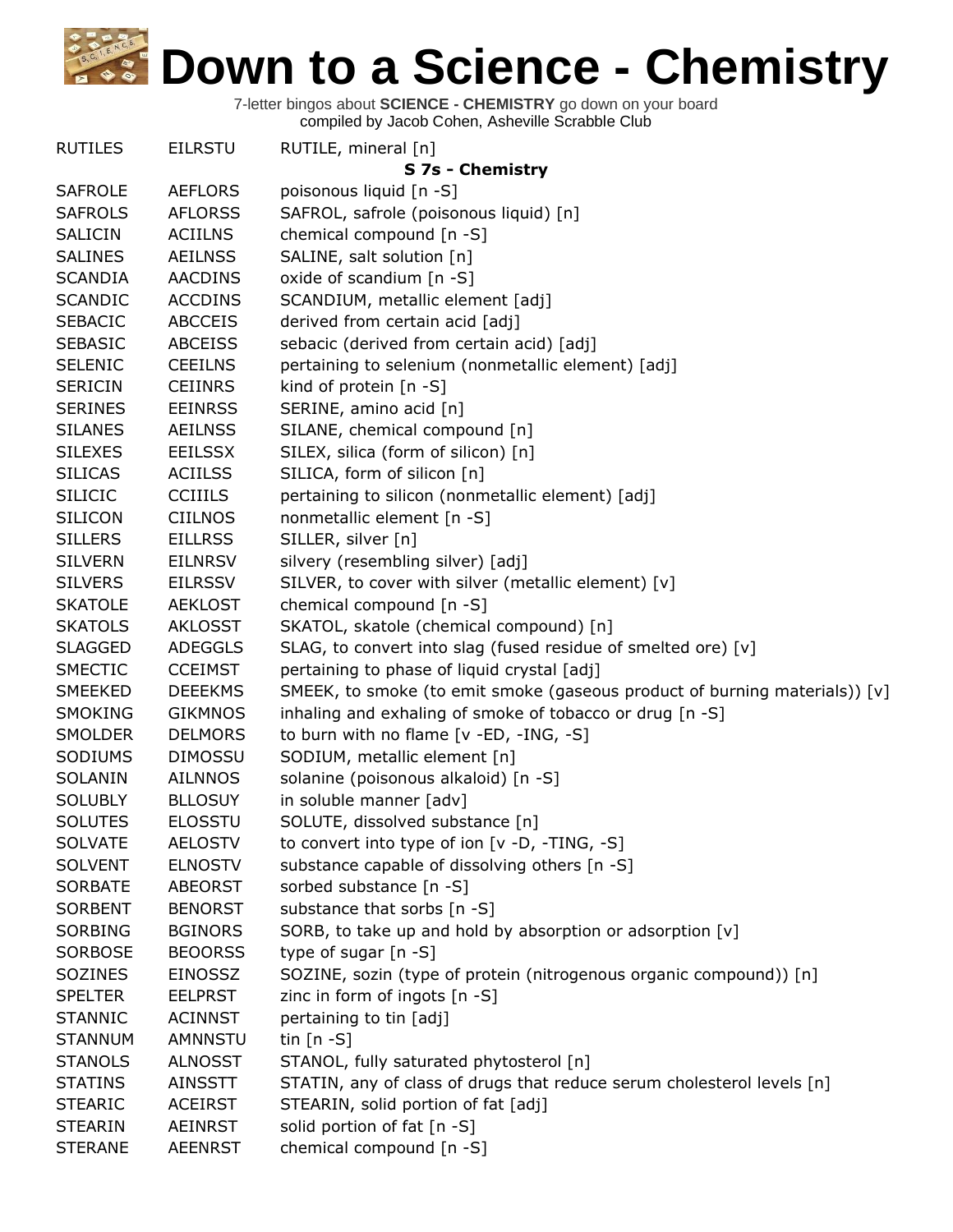| <b>STEROID</b> | <b>DEIORST</b> | type of chemical compound [n -S]                                         |
|----------------|----------------|--------------------------------------------------------------------------|
| <b>STEROLS</b> | <b>ELORSST</b> | STEROL, type of solid alcohol [n]                                        |
| <b>STIBIAL</b> | <b>ABIILST</b> | pertaining to stibium (antimony (metallic element)) [adj]                |
| <b>STIBINE</b> | <b>BEIINST</b> | poisonous gas [n -S]                                                     |
| <b>STIBIUM</b> | <b>BIIMSTU</b> | antimony (metallic element) [n -S]                                       |
| <b>STOKING</b> | <b>GIKNOST</b> | STOKE, to supply furnace with fuel [v]                                   |
| <b>STYRENE</b> | <b>EENRSTY</b> | liquid hydrocarbon [n -S]                                                |
| <b>SUBACID</b> | <b>ABCDISU</b> | slightly sour [adj]                                                      |
| <b>SUBCOOL</b> | <b>BCLOOSU</b> | to cool below freezing point without solidification [v -ED, -ING, -S]    |
| <b>SUCRASE</b> | <b>ACERSSU</b> | enzyme (complex protein) [n -S]                                          |
| <b>SUCROSE</b> | <b>CEORSSU</b> | type of sugar [n -S]                                                     |
| <b>SULFATE</b> | <b>AEFLSTU</b> | to treat with sulfuric acid [v -D, -TING, -S]                            |
| <b>SULFIDE</b> | <b>DEFILSU</b> | sulfur compound [n -S]                                                   |
| <b>SULFIDS</b> | <b>DFILSSU</b> | SULFID, sulfide (sulfur compound) [n]                                    |
| <b>SULFITE</b> | <b>EFILSTU</b> | chemical salt $[n -S]$                                                   |
| <b>SULFONE</b> | <b>EFLNOSU</b> | sulfur compound [n -S]                                                   |
| <b>SULFURS</b> | <b>FLRSSUU</b> | SULFUR, to treat with sulfur (nonmetallic element) [v]                   |
| <b>SULFURY</b> | <b>FLRSUUY</b> | resembling sulfur [adj]                                                  |
| <b>SULPHAS</b> | AHLPSSU        | SULPHA, sulfa (bacteria-inhibiting drug) [n]                             |
| <b>SULPHID</b> | <b>DHILPSU</b> | sulfide (sulfur compound) [n -S]                                         |
| <b>SULPHUR</b> | <b>HLPRSUU</b> | to sulfur (to treat with sulfur (nonmetallic element)) [v -ED, -ING, -S] |
| <b>SYNANON</b> | <b>ANNNOSY</b> | method of group therapy for drug addicts [n -S]                          |
|                |                | T 7s - Chemistry                                                         |
| <b>TACRINE</b> | <b>ACEINRT</b> | drug for treating Alzheimer's disease [n -S]                             |
| <b>TAENITE</b> | <b>AEEINTT</b> | nickel-iron alloy in meteorites [n -S]                                   |
| <b>TALLOLS</b> | <b>ALLLOST</b> | TALLOL, resinous liquid [n]                                              |
| <b>TAMBACS</b> | <b>AABCMST</b> | TAMBAC, tombac (alloy of copper and zinc) [n]                            |
| <b>TAMBAKS</b> | <b>AABKMST</b> | TAMBAK, tombac (alloy of copper and zinc) [n]                            |
| <b>TANNATE</b> | <b>AAENNTT</b> | chemical salt [n -S]                                                     |
| <b>TANNINS</b> | <b>AINNNST</b> | TANNIN, chemical compound used in tanning [n]                            |
| <b>TAURINE</b> | AEINRTU        | chemical compound [n -S]                                                 |
| <b>TEARGAS</b> | <b>AAEGRST</b> | to subject to gas that irritates eyes [v -ED, -SING, -ES or -SSES]       |
| <b>TERBIAS</b> | <b>ABEIRST</b> | TERBIA, oxide of terbium [n]                                             |
| <b>TERBIUM</b> | <b>BEIMRTU</b> | metallic element [n -S]                                                  |
| <b>TEREBIC</b> | <b>BCEEIRT</b> | pertaining to acid derived from oil of turpentine [adj]                  |
| <b>TERPENE</b> | <b>EEENPRT</b> | chemical compound [n -S]                                                 |
| <b>TETANIC</b> | <b>ACEINTT</b> | drug capable of causing convulsions [n -S]                               |
| <b>TETROSE</b> | <b>EEORSTT</b> | sugar whose molecules contain four carbon atoms [n -S]                   |
| <b>TETRYLS</b> | <b>ELRSTTY</b> | TETRYL, chemical compound [n]                                            |
| <b>THALLIC</b> | <b>ACHILLT</b> | THALLIUM, metallic element [adj]                                         |
| <b>THEINES</b> | <b>EEHINST</b> | THEINE, caffeine (bitter alkaloid used as stimulant) [n]                 |
| <b>THIAMIN</b> | AHIIMNT        | thiamine (B vitamin) [n -S]                                              |
| <b>THIAZIN</b> | AHIINTZ        | thiazine (chemical compound) [n -S]                                      |
| <b>THIAZOL</b> | AHILOTZ        | thiazole (chemical compound) [n -S]                                      |
| <b>THIOLIC</b> | <b>CHIILOT</b> | THIOL, sulfur compound [adj]                                             |
| <b>THIONIC</b> | <b>CHIINOT</b> | pertaining to sulfur [adj]                                               |
| <b>THIONYL</b> | <b>HILNOTY</b> | sulfinyl (bivalent radical) [n -S]                                       |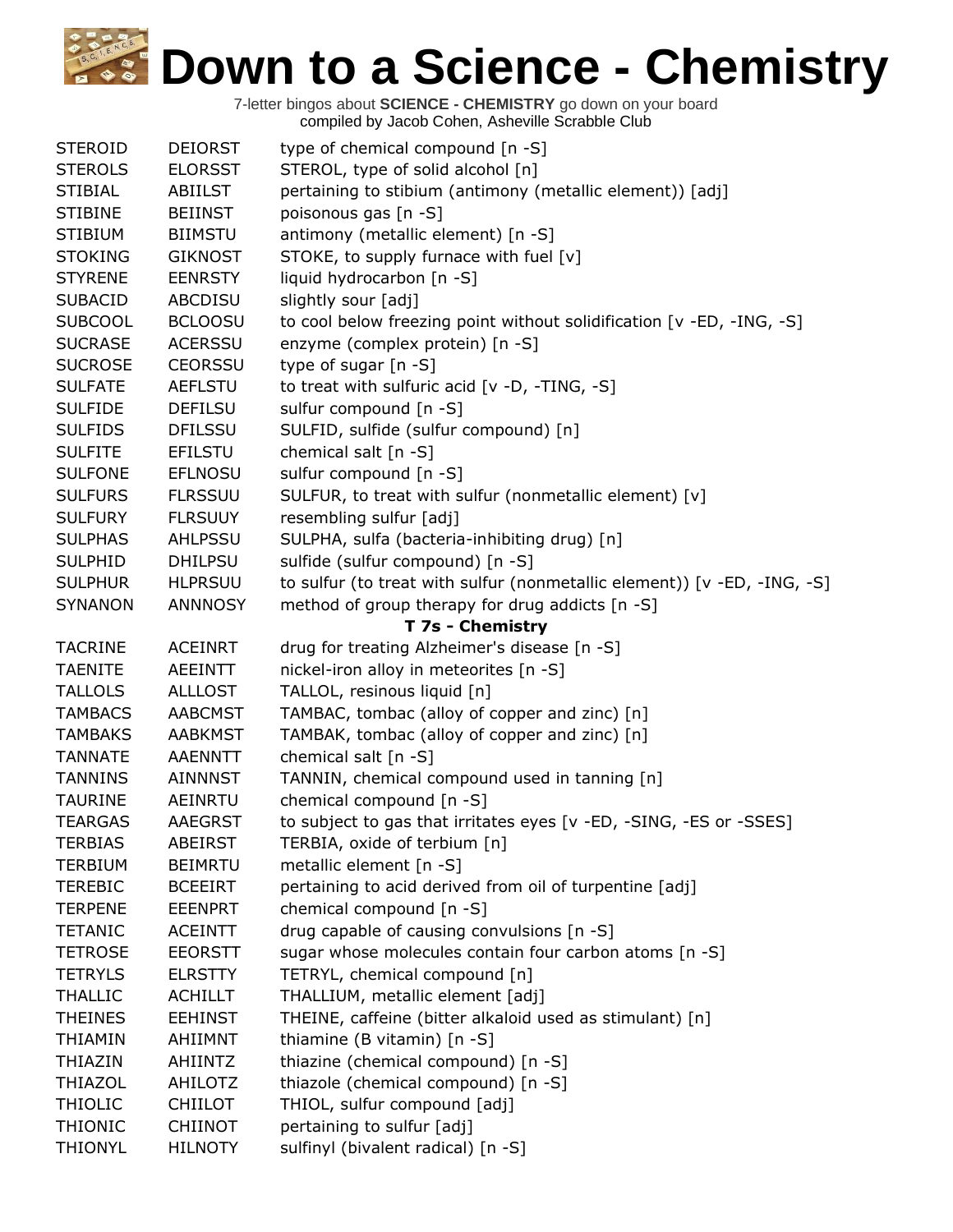| <b>THIRAMS</b>          | <b>AHIMRST</b> | THIRAM, chemical compound [n]                                                                       |
|-------------------------|----------------|-----------------------------------------------------------------------------------------------------|
| <b>THORIAS</b>          | AHIORST        | THORIA, oxide of thorium [n]                                                                        |
| <b>THORIUM</b>          | <b>HIMORTU</b> | metallic element [n -S]                                                                             |
| <b>THORONS</b>          | <b>HNOORST</b> | THORON, radioactive isotope of radon [n]                                                            |
| <b>THULIAS</b>          | AHILSTU        | THULIA, oxide of thulium [n]                                                                        |
| <b>THULIUM</b>          | <b>HILMTUU</b> | metallic element [n -S]                                                                             |
| <b>THYMINE</b>          | <b>EHIMNTY</b> | chemical compound [n -S]                                                                            |
| <b>THYMOLS</b>          | <b>HLMOSTY</b> | THYMOL, chemical compound [n]                                                                       |
| <b>TIMOLOL</b>          | <b>ILLMOOT</b> | drug used to treat glaucoma [n -S]                                                                  |
| <b>TINCALS</b>          | <b>ACILNST</b> | TINCAL, crude borax [n]                                                                             |
| <b>TINLIKE</b>          | EIIKLNT        | resembling tin [adj]                                                                                |
| <b>TINNING</b>          | <b>GIINNNT</b> | TIN, to coat with tin (metallic element) $[v]$                                                      |
| <b>TITRATE</b>          | AEIRTTT        | to determine strength of solution by adding reagent until desired reaction occurs [v -D, -TING, -S] |
| <b>TOLANES</b>          | <b>AELNOST</b> | TOLANE, tolan (chemical compound) [n]                                                               |
| <b>TOLIDIN</b>          | <b>DIILNOT</b> | tolidine (chemical compound) [n -S]                                                                 |
| <b>TOLUATE</b>          | AELOTTU        | chemical salt [n -S]                                                                                |
| <b>TOLUENE</b>          | <b>EELNOTU</b> | flammable liquid [n -S]                                                                             |
| <b>TOLUIDE</b>          | <b>DEILOTU</b> | amide (type of chemical compound) [n -S]                                                            |
| <b>TOLUIDS</b>          | <b>DILOSTU</b> | TOLUID, toluide (amide (type of chemical compound)) [n]                                             |
| <b>TOLUOLE</b>          | <b>ELLOOTU</b> | toluol (toluene (flammable liquid)) [n -S]                                                          |
| <b>TOLUOLS</b>          | <b>LLOOSTU</b> | TOLUOL, toluene (flammable liquid) [n]                                                              |
| <b>TOLUYLS</b>          | <b>LLOSTUY</b> | TOLUYL, univalent chemical radical [n]                                                              |
| <b>TOMBACK</b>          | <b>ABCKMOT</b> | tombac (alloy of copper and zinc) [n -S]                                                            |
| <b>TOMBACS</b>          | <b>ABCMOST</b> | TOMBAC, alloy of copper and zinc [n]                                                                |
| <b>TOMBAKS</b>          | <b>ABKMOST</b> | TOMBAK, tombac (alloy of copper and zinc) [n]                                                       |
| <b>TORREFY</b>          | <b>EFORRTY</b> | to subject to intense heat [v -FIED, -ING, -FIES]                                                   |
| <b>TORRIFY</b>          | <b>FIORRTY</b> | to torrefy (to subject to intense heat) [v -FIED, -ING, -FIES]                                      |
| <b>TOXINES</b>          | <b>EINOSTX</b> | TOXINE, toxin (poisonous substance) [n]                                                             |
| <b>TOXOIDS</b>          | <b>DIOOSTX</b> | TOXOID, type of toxin (poisonous substance) [n]                                                     |
| TRIACID                 | ACDIIRT        | type of acid (type of chemical compound) [n -S]                                                     |
| TRIAZIN                 | <b>AIINRTZ</b> | triazine (chemical compound) [n -S]                                                                 |
| <b>TRIENES</b>          | <b>EEINRST</b> | TRIENE, type of chemical compound [n]                                                               |
| <b>TRIMERS</b>          | <b>EIMRRST</b> | TRIMER, type of chemical compound [n]                                                               |
| <b>TRIOSES</b>          | <b>EIORSST</b> | TRIOSE, simple sugar [n]                                                                            |
| <b>TRIOXID</b>          | <b>DIIORTX</b> | trioxide (type of oxide (binary compound of oxygen with another element or radical)) [n -S]         |
| <b>TRIPTAN</b>          | <b>AINPRTT</b> | drug for treating migraine attacks [n -S]                                                           |
| TRITIUM                 | <b>IIMRTTU</b> | isotope of hydrogen [n -S]                                                                          |
| <b>TROPINE</b>          | <b>EINOPRT</b> | poisonous alkaloid [n -S]                                                                           |
| <b>TROPINS</b>          | <b>INOPRST</b> | TROPIN, tropine (poisonous alkaloid) [n]                                                            |
| <b>TRYPSIN</b>          | <b>INPRSTY</b> | enzyme (complex protein) [n -S]                                                                     |
| <b>TRYPTIC</b>          | <b>CIPRTTY</b> | TRYPSIN, enzyme (complex protein) [adj]                                                             |
| <b>TUBULIN</b>          | <b>BILNTUU</b> | protein that polymerizes to form tiny tubules [n -S]                                                |
| <b>TUTTIES</b>          | <b>EISTTTU</b> | TUTTY, impure zinc oxide [n]                                                                        |
| <b>TYLOSIN</b>          | <b>ILNOSTY</b> | antibiotic [n -S]                                                                                   |
| <b>U 7s - Chemistry</b> |                |                                                                                                     |
| <b>UNLEADS</b>          | ADELNSU        | UNLEAD, to remove lead from [v]                                                                     |
| <b>URACILS</b>          | ACILRSU        | URACIL, chemical compound [n]                                                                       |